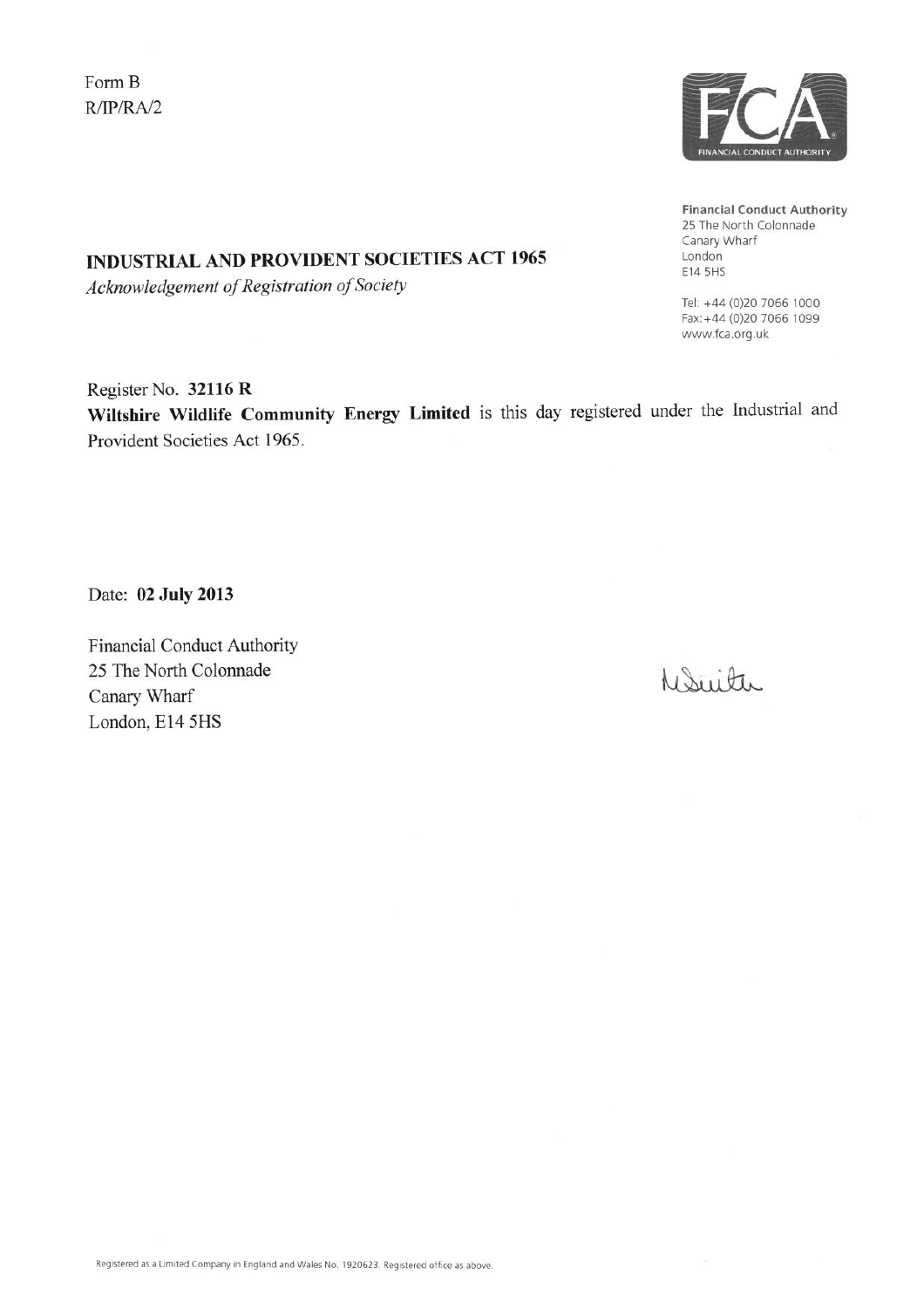# **Industrial and Provident Societies Act 1965**

## **Rules of**

### **Wiltshire Wildlife Community Energy Limited**

### **NAME**

1. The name of the society shall be Wiltshire Wildlife Community Energy Limited.

### **REGISTERED OFFICE**

2. The registered office of the society shall be at Overmoor, Neston, Corsham, Wiltshire, SN13 9TZ

# **INTERPRETATIONS**

3. In these rules:

**"Address"** means a postal address or, for the purposes of electronic communication, a fax number, email address or telephone number for receiving text messages;

**"the Act"** refers to the Industrial and Provident Societies Act 1965 or any act or acts amending or in substitution of it or them for the time being in force;

**"Auditor"** means a Person eligible for appointment as a statutory auditor under Part 42 of the Companies Act 2006;

"**Bath and West Community Energy**" means Bath and West Community Energy Limited, an industrial and provident society incorporated in England with registration number 30960R;

**"The Board of Directors" or "Board"** means all those Persons appointed to perform the duties of directors of the society;

**"Board Meeting"** includes, except where inconsistent with any legal obligation a physical meeting, a meeting held by electronic means and a meeting held by telephone;

**"Clear Days"** in relation to the period of notice does not include the day on which the meeting is to be held and the day on which the notice is handed to someone or left at their Address, or the day on which it is sent, is in the process of being sent and is assumed to be delivered;

**"Director"** means a director of the society and includes any Person occupying the position of director, by whatever name called;

**"Document"** includes, unless otherwise stated, any document sent or supplied in electronic form;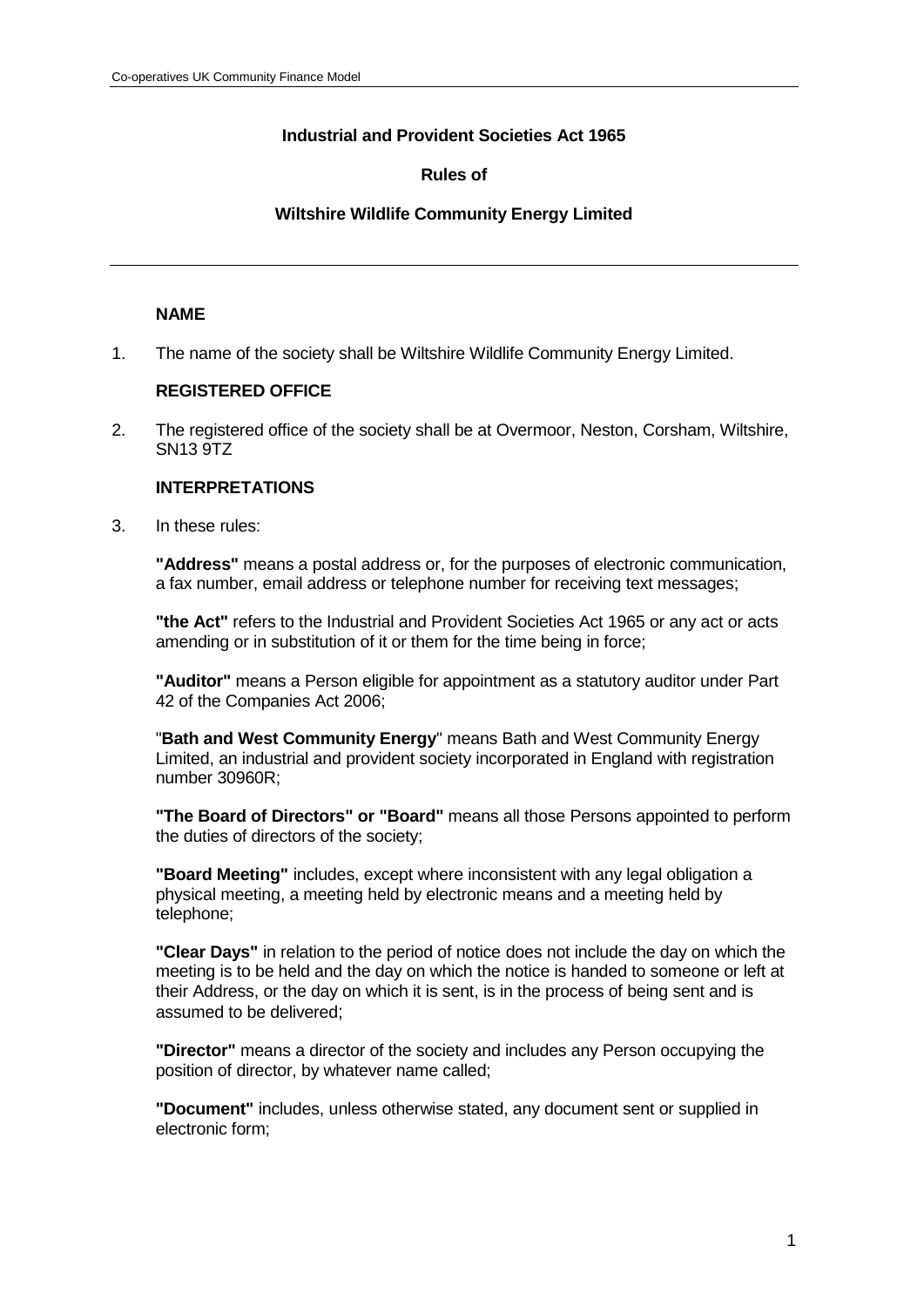**"Electronic Means"** shall include, for example, email, video links and secure authenticated website transactions;

**"Employee"** means anyone holding a contract of employment with the Society;

**"Extraordinary Resolution"** means, unless the context requires otherwise, those decisions requiring an extraordinary resolution as detailed under 'Resolutions' in these rules;

**"Founder Member"** means a subscriber to these rules for the purposes of registration:

**"Member"** has the meaning as detailed under 'Membership' in these rules;

**"Office Holder"** means a receiver, administrative receiver, liquidator, provisional liquidator or administrator of a Member of all or substantially all of the Member's assets;

**"Officer"** has the meaning as detailed under 'Officers' in these rules;

**"Person"** means, unless the context requires otherwise, a natural person, unincorporated body, firm, partnership, corporate body or the nominee of an unincorporated body, firm, partnership or corporate body;

**"Registrar"** means the Financial Services Authority (FSA) or any body that succeeds its function;

**"Regulations"** has the meaning as detailed under 'Regulations' in these rules;

**"Rules"** means these rules;

**"Secretary"** means any Person appointed to perform the duties of the secretary of the society;

**"Society"** means the above named society;

**"Transferable"** means shares that are transferable to another Person who also qualifies for membership of the Society in accordance with these Rules;

**"Wiltshire Wildlife Trust"** means Wiltshire Wildlife Trust Limited, a company limited by guarantee incorporated in England with company registration number 00730536 and registered charity number 266202;

**"Withdrawable"** means shares with the associated right for the Member to withdraw and receive in return the nominal value of their shares from the Society;

**"Writing"** means the representation or reproduction of words, symbols or other information in a visible form by any method or combination of methods, whether sent or supplied by Electronic Means or otherwise.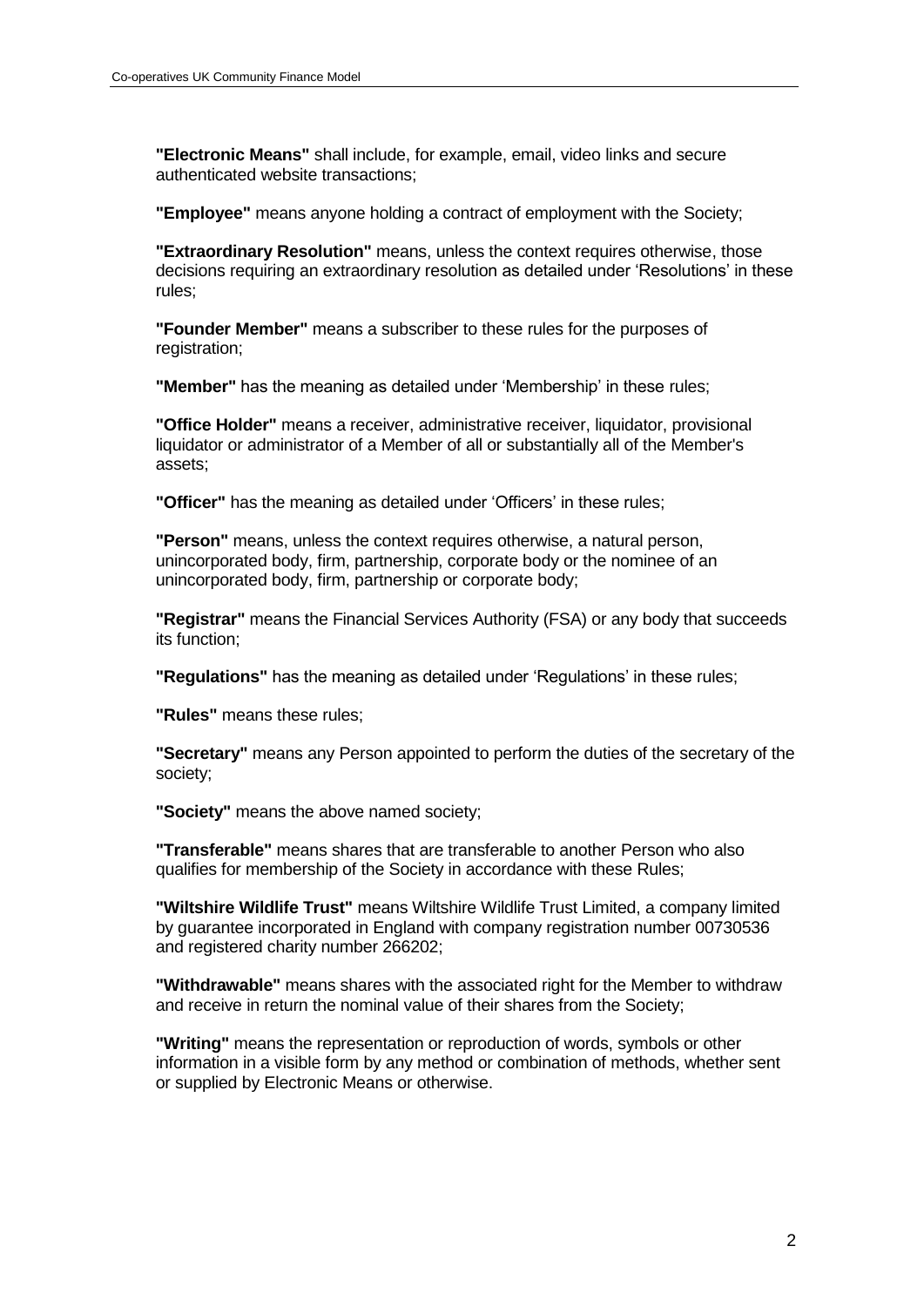# **OBJECTS**

- 4. The objects of the Society shall be to carry on any business for the benefit of the community by:
	- (a) promoting, facilitating, developing, financing and operating renewable and low carbon energy and energy efficiency projects on land and property owned or leased by Wilshire Wildlife Trust;
	- (b) whilst advancing, promoting and furthering the conservation, maintenance and long term protection of:
		- (i) wildlife and its habitats;
		- (ii) places of natural beauty, zoological, botanical, geographical, archaeological or scientific interest; and/or
		- (iii) landscape features with geographical, physiographical or amenity value,
	- (c) whilst protecting and safeguarding the environment for the public benefit and supporting the principles and practice of sustainable development.
- 5. The Society shall be owned and controlled by its Members on a fair and equitable basis.

## **POWERS**

6. The Society may do all such lawful things as may further the Society's objects and, in particular, may borrow or raise funds for any purpose that is beneficial to the Society.

## **BORROWING**

- 7. The Society shall have the power to borrow money from its Members and others in order to further its objects providing that the amount outstanding at any one time shall not exceed £40,000,000.
- 8. The Society shall have the power to mortgage or charge any of its property, including the assets and undertakings of the Society, present and future, and to issue loan stock, debentures and other securities for money borrowed or for the performance of any contracts of the Society or its customers or Persons having dealings with the Society.
- 9. The rate of interest on money borrowed, except on money borrowed by way of bank loan or overdraft or from a finance house or on mortgage from a building society or local authority, shall not exceed the minimum rate necessary in the opinion of the Board to obtain and retain the capital required to carry out the objects of the Society.
- 10. The Society may receive from any Person, donations or loans free of interest in order to further its objects but shall not receive money on deposit.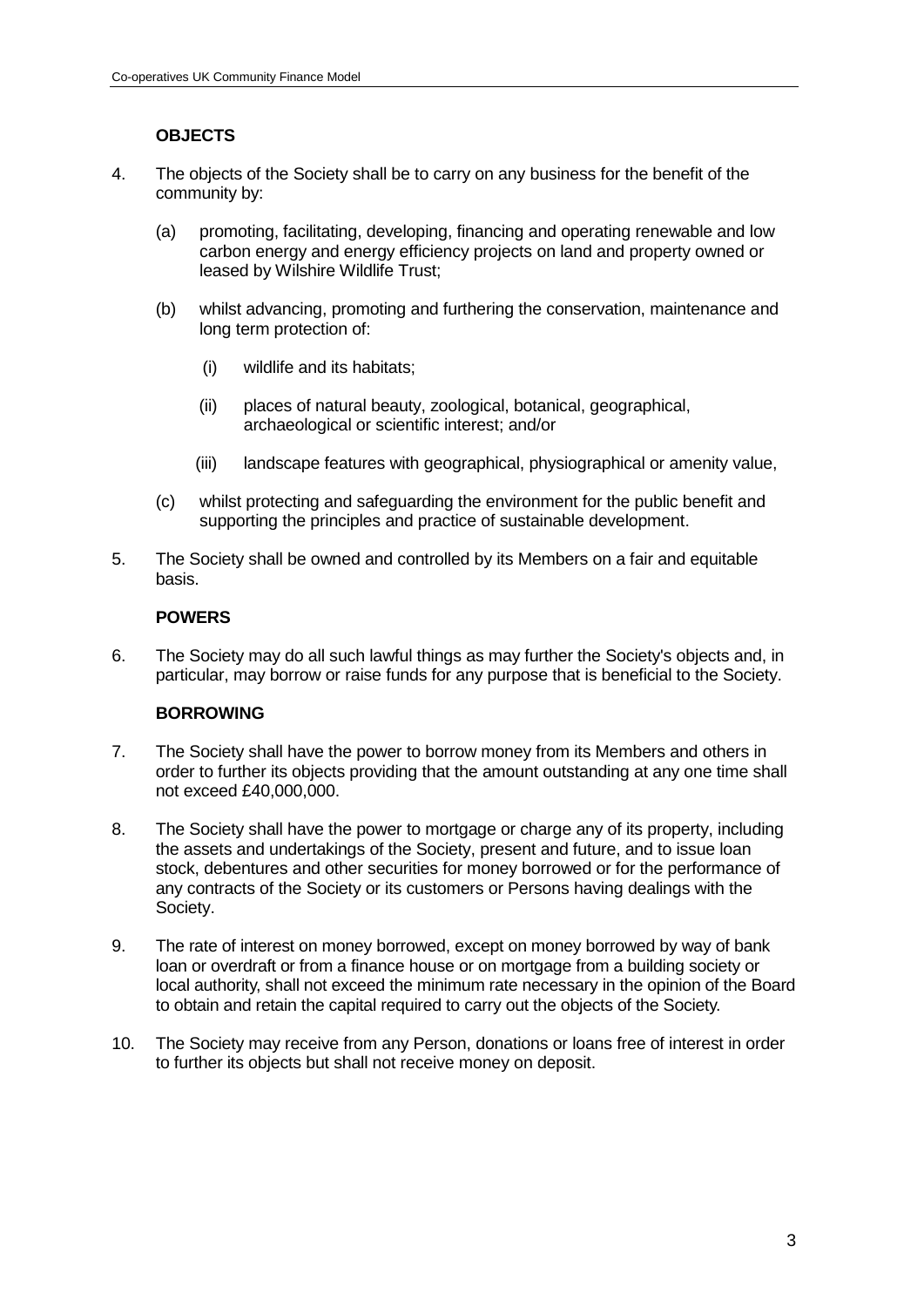# **FINANCIAL SERVICES AND MARKETS ACT 2000 ACTIVITY**

11. For the avoidance of doubt the Society shall not engage in any activity by virtue of any of these Rules that would require a permission from the Registrar to carry on that activity without first having applied for and obtained such permission.

## **INVESTMENT OF FUNDS**

12. The Society may invest any part of its funds in the manner set out in Section 31 of the Act.

## **MEMBERS**

13. The first Members of the Society will be the Founder Members. The Board may at its discretion admit to membership any individual, corporate body or nominee of an unincorporated body, firm or partnership who supports the objects of the Society and who has paid or agreed to pay any subscription or other sum due in respect of membership for the time being in force.

### **Applications for Membership**

- 14. All those wishing to become a Member must support the objects of the Society and complete an application for membership which shall include an application for at least one share in the Society. Such an application form must be approved by the Directors and the Directors must approve each application for membership.
- 15. A corporate body which is a Member shall by resolution of its governing body appoint a representative who may during the continuance of her/his appointment be entitled to exercise all such rights and powers as the corporate body would exercise if it were an individual person. Each such corporate body Member shall supply notification in Writing to the Society of its choice of representative.

## **Member Commitment**

16. All Members agree to participate in general meetings and take an active interest in the operation and development of the Society and its business. Members have a duty to respect the confidential nature of the business decisions of the Society.

#### **Termination of Membership**

- 17. A Member shall cease to be a Member of the Society immediately that they:
	- (a) Fail to hold the minimum shareholding; or
	- (b) Fail to pay the annual subscription (if any) within 3 months of it falling due; or
	- (c) Resign in Writing to the Secretary; or
	- (d) Are expelled from membership in accordance with these Rules; or
	- (e) Die, are wound up or go into liquidation.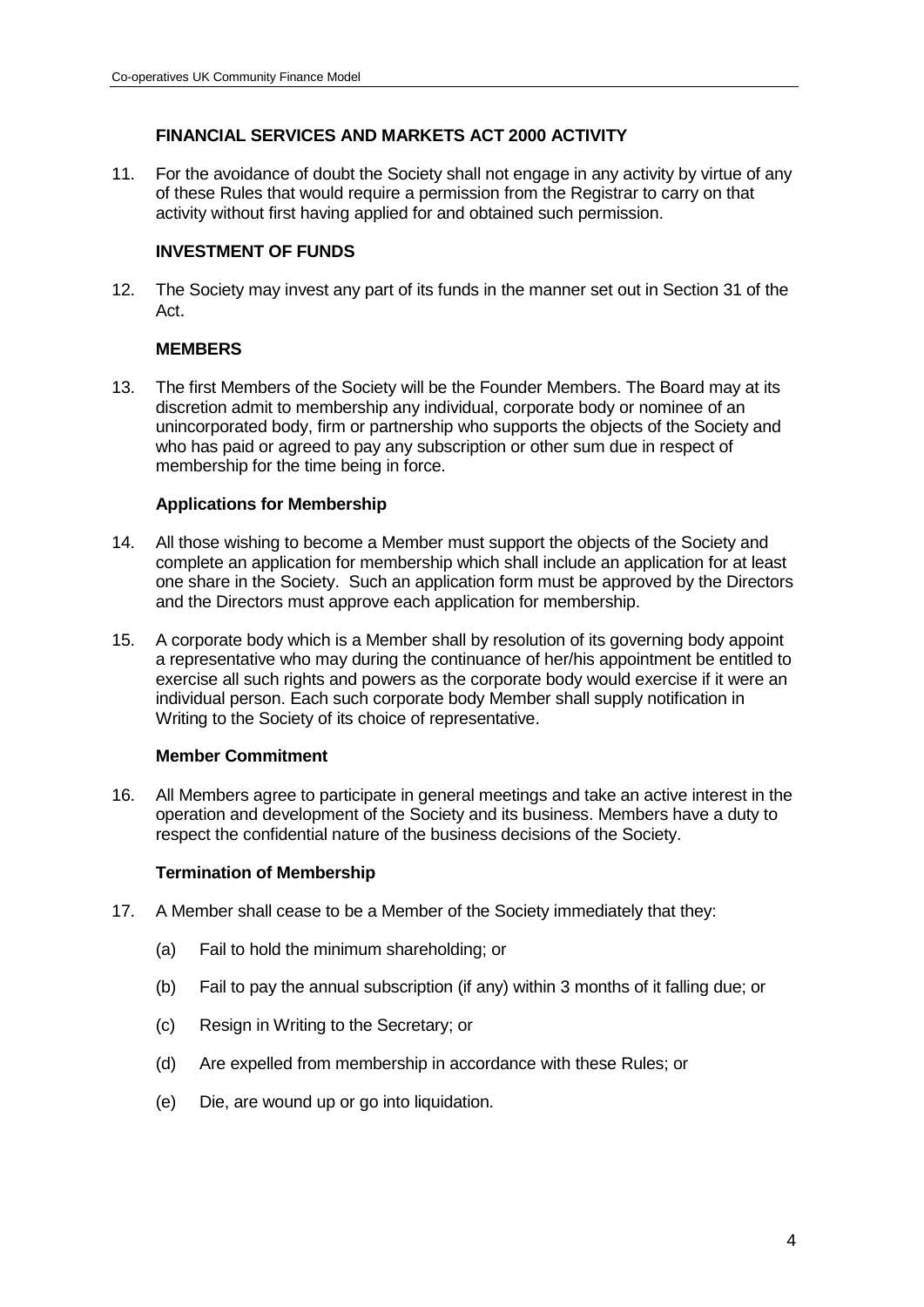# **Expulsion from Membership**

- 18. A Member may be expelled for conduct prejudicial to the Society by an Extraordinary Resolution, provided that the grounds for expulsion have been specified in the notices calling the meeting and that the Member whose expulsion is to be considered shall be given the opportunity to make representations to the meeting or, at the option of the Member, an individual who is there to represent them (who need not be a Member of the Society) has been allowed to make representations to the general meeting.
- 19. If on due notice having been served the Member fails to attend the meeting the meeting may proceed in the Member's absence.
	- (a) An expelled Member shall be paid the nominal value of shares held by them at the time of expulsion;
	- (b) No Member expelled from membership shall be re-admitted except by an Extraordinary Resolution.

## **PROCEEDINGS ON DEATH OR BANKRUPTCY OF A MEMBER**

- 20. Upon a claim being made by:
	- (a) The personal representative of a deceased Member; or
	- (b) The trustee in bankruptcy of a Member who is bankrupt; or
	- (c) The Office Holder to any property in the Society belonging to such a Member, the Society shall transfer or pay property to which the Office Holder has become entitled as the Office Holder may direct them.
- 21. A Member may in accordance with the Act nominate any individual or individuals to whom any of her/his property in the Society at the time of her/his death shall be transferred, but such nomination shall only be valid to the extent of the amount for the time being allowed in the Act. On receiving a satisfactory proof of death of a Member who has made a nomination the Society shall, in accordance with the Act, either transfer or pay the full value of the property comprised in the nomination to the individual or individuals entitled thereunder.

## **Share Capital**

- 22. The Society may issue two classes of shares, Class A Shares and Class B Shares.
	- (a) The different classes of share may pay different interest rates, as determined by the Board, from time to time and at such rate as may be determined by the Board, but not exceeding the minimum rate necessary in the opinion of the Board to obtain and retain the capital required to carry out the objects of the Society.
	- (b) All shares irrespective of their class or issue will have the same voting rights and all shares will be treated in the same way in the case of a reduction in share value under Rule 33. It shall not be possible to convert share classes. Shares shall not be redeemable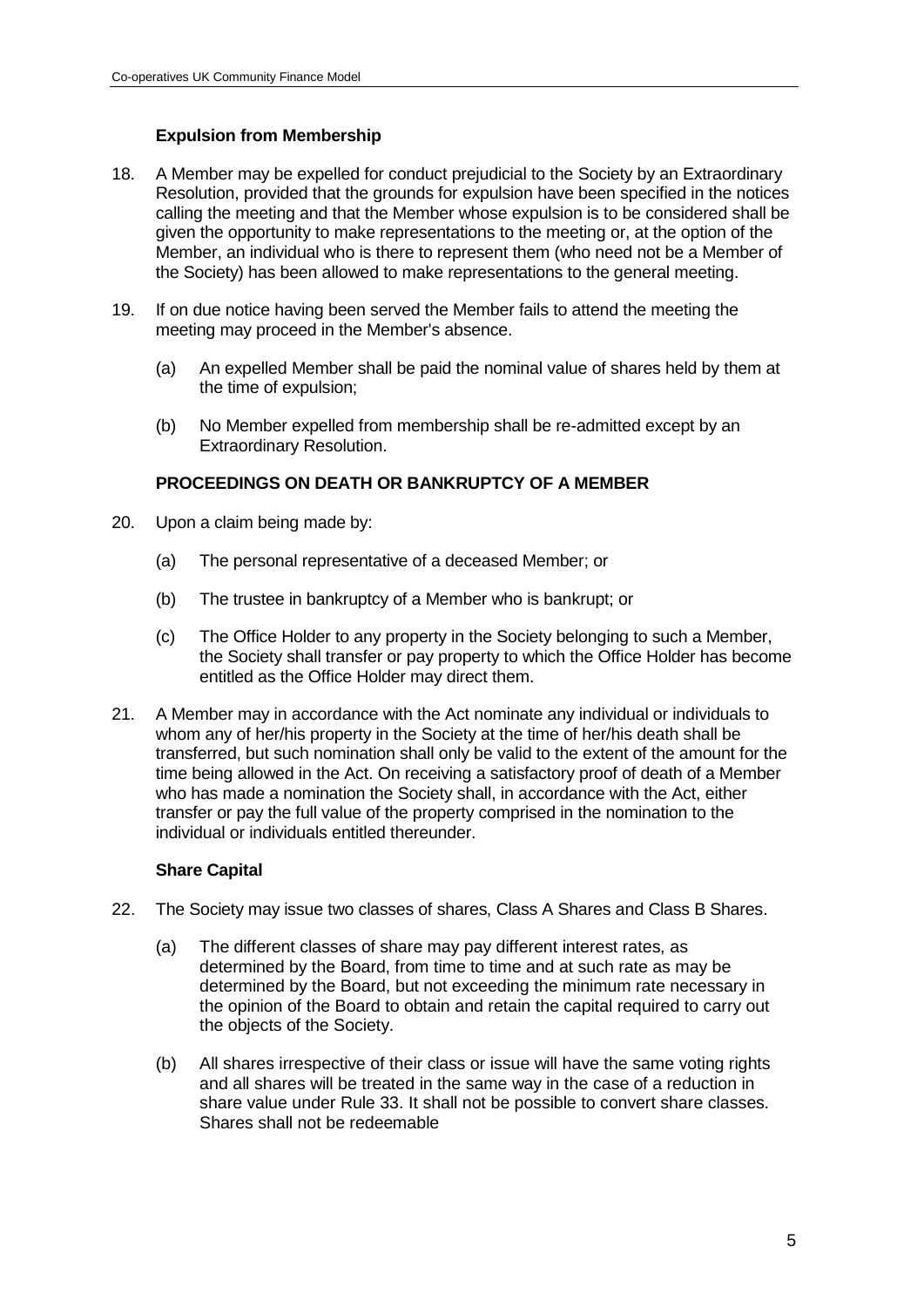- (c) Class A Shares of the Society shall be of the nominal value of £1.00. The minimum Class A shareholding required of a Member shall be defined as such number of fully paid Class A shares as the Board may determine subject to the Act, or as may be required by a particular offer of Class A shares, or, failing such determination or requirement, shall be one Class A share.
- (d) A Member may apply for Class A shares in tranches of shares which are smaller in number than the minimum Class A shareholding, provided that any Member who does not achieve the minimum Class A shareholding within 12 months of their first payment may, at the discretion of the Board, cease to be a Member. Any Person ceasing to be a Member under this rule shall have the nominal value of their Class A shares as at the date on which they ceased to be a Member returned to them and the relevant shares shall be cancelled.
- (e) Applications for Class A shares shall be made to the Board who shall allot to Members, upon their admission, the Class A share or shares for which they have applied provided that the total number of Class A shares allotted to any Member shall not exceed the maximum shareholding permitted by the Act. Class A shares shall be paid for in full on allotment.
- (f) If a Member who is required to withdraw from membership under these Rules and the right to withdraw Class A shares has been suspended, then the nominal value of his Class A share capital shall be converted into loan stock upon such terms as may be agreed between the Board and the Member, or their personal representative, trustee in bankruptcy, or Office Holder provided that such agreement shall require the repayment of the loan within a period not exceeding three years.
- (g) Class A shares shall be Withdrawable only in accordance with the provisions of these Rules. Class A shares shall be non-Transferable except:
	- (i) on death or bankruptcy; or
	- (ii) (in the case of an unincorporated organisation or partnership), on a change of nominee(s) and only to the new nominee(s).
- (h) 'Class B' shares shall be of the nominal value of  $£1.00$ . The minimum Class B shareholding required of a Member shall be defined as such number of fully paid Class B shares as the Committee may determine subject to the Act, or as may be required by a particular offer of Class B shares, or, failing such determination or requirement, shall be one Class B share and shall be transferable and not withdrawable.
- (i) Class A shares may be withdrawn by Members upon giving three months' notice to the Society (though the Board retain sole discretion to return money paid for them), provided that:
	- (i) All withdrawals shall be paid in the order in which the notices were received by the Society;
	- (ii) A Member shall not be entitled to withdraw Class A shares which would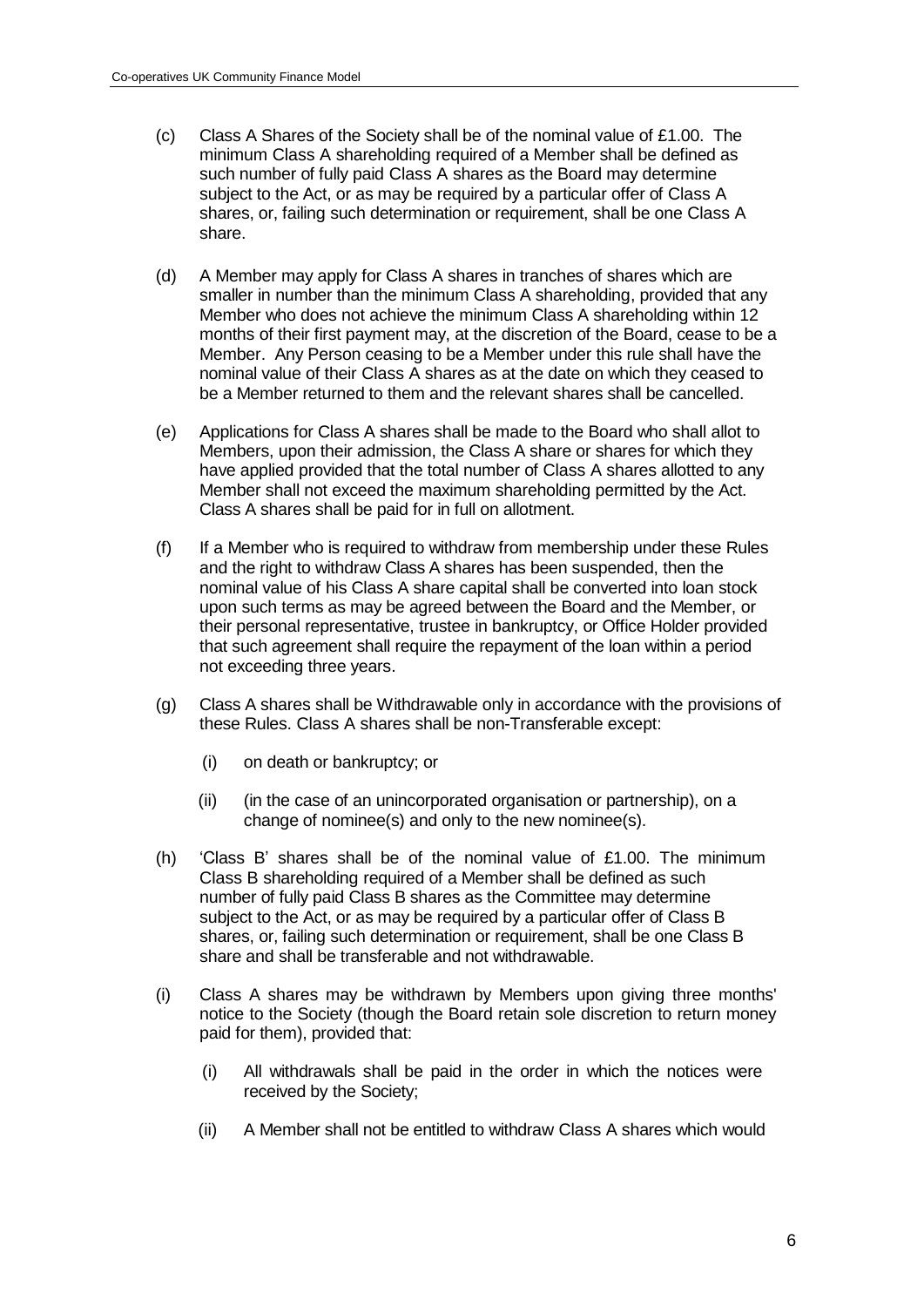leave them with less than the minimum Class A shareholding, unless they intend to terminate their membership of the Society;

- (j) The Board may waive the notice required for a withdrawal and may direct payment to be made without notice or on such shorter notice as they consider fit;
- (k) The Board may, at their sole discretion, suspend the right to withdraw Class A shares either wholly or partially, and either indefinitely or for a fixed period. The suspension shall extend and apply to all notices of withdrawal which have been received and remain unpaid at the time the Board suspends the right to withdraw. Where the suspension is for a fixed period, such period may be extended from time to time by the Board;
- (l) During any period when the right of withdrawal has been suspended under the provision immediately above, the Class A shares of deceased Members may, if the Board agree, be withdrawn by their personal representatives upon giving such notice as the Board may require:
- (m) The amount to be paid to a Member on withdrawal shall be the amount paid up or credited on the Class A shares to be withdrawn, except where the Class A shares are subject to a reduction in their value in accordance with the provisions of these Rules;
- (n) Interest shall be payable on any Class A share in respect of which a notice of repayment has been given until the date of repayment.
- (o) Any Class A share withdrawn in accordance with these Rules shall be cancelled.
- (p) The Society may deduct such reasonable sum to cover any administrative costs of withdrawal from the monies payable to a Member on the withdrawal of Class A shares in the Society.
- (q) Class B Shares shall be transferable only with the prior written consent of the Board of Directors.

## **Reduction in Share Values**

23. If the Society's Auditors (or any independent qualified accountants appointed for this purpose by the Board) certify at any time that the aggregate of the Society's liabilities plus the amount of its issued share capital exceeds its assets, then (unless in the meantime the excess has been removed) the Board may determine that the amount of this excess, or part of it, shall be apportioned among the Members in proportion to (but not beyond) the amount of the nominal value of the shares paid up and held by each Member. This apportionment shall be based on the value of the shares paid up and held by each Member at the close of business on the date of such determination. The value of shares held by each Member shall be reduced accordingly for the purposes of withdrawal of shares, provided that the value of shares held by any Member shall not be reduced below the minimum shareholding as specified in these Rules.

#### **Lien on Shares and Right of Offset**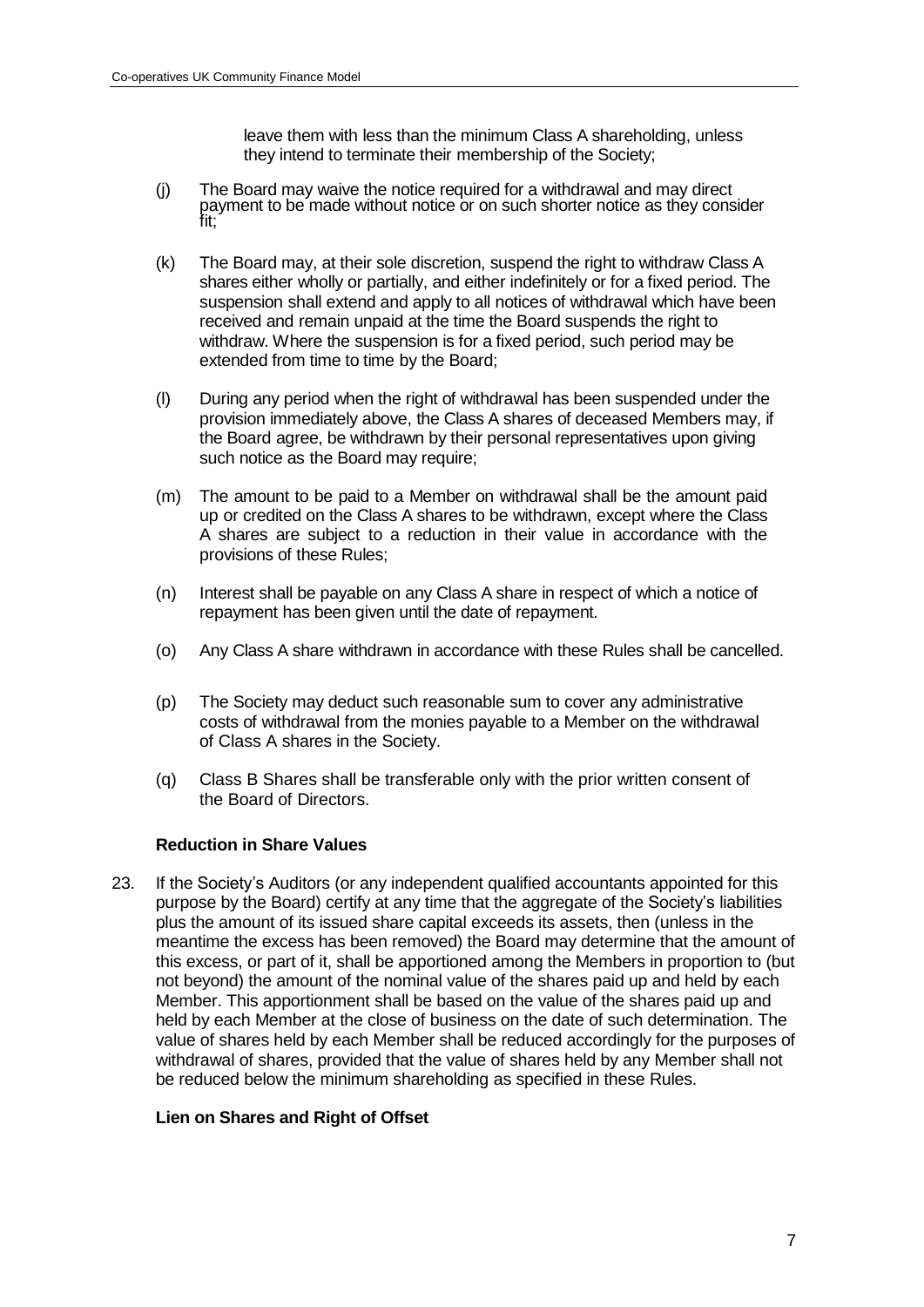24. The Society shall have a lien on the shares of a Member for any debt due to it by the Member and may offset any sum standing to the Member's credit with the Society in or towards payment of such debt.

### **GENERAL MEETINGS**

- 25. The Society shall, within six months of the end of the financial year, hold a general meeting of the Members as its annual general meeting and shall specify the meeting as such in the notice calling it.
- 26. The business of an annual general meeting shall comprise, where appropriate:
	- (a) The receipt of the accounts and balance sheet and of the reports of the Board and Auditor (if any);
	- (b) The appointment of an Auditor, if required;
	- (c) The election of the Board or the results of the election if held previously by ballot;
	- (d) The application of profits;
	- (e) The transaction of any other business included in the notice convening the meeting.

### **Calling a General Meeting**

- 27. The Secretary, at the request of the Board of Directors may convene a general meeting of the Society. The purpose of the general meeting shall be stated in the notice of the meeting.
- 28. The Board of Directors upon an application signed by one-tenth of the total number of Members, or 100 Members, whichever is the lesser, delivered to the registered office of the Society, shall convene a general meeting. The purpose of the general meeting shall be stated in the application for and notice of the meeting. No business other than that stated in the notice of the meeting shall be conducted at the meeting.
- 29. If within one month from the date of the receipt of the application the Board have not convened a general meeting to be held within six weeks of the application, any three Members of the Society acting on behalf of the signatories to the application may convene a general meeting, and shall be reimbursed by the Society for any costs incurred in convening such a meeting.

## **Notices**

- 30. The Directors shall call the annual general meeting giving 14 Clear Days' notice to all Members. All other general meetings shall be convened with at least 14 Clear Days' notice but may be held at shorter notice if so agreed in Writing by 90% of the Members.
- 31. Notices of meetings shall either be given to Members personally or sent to them at their Address or alternatively, if so agreed by the Society in general meeting, notices of general meetings may be displayed conspicuously at the registered office and in all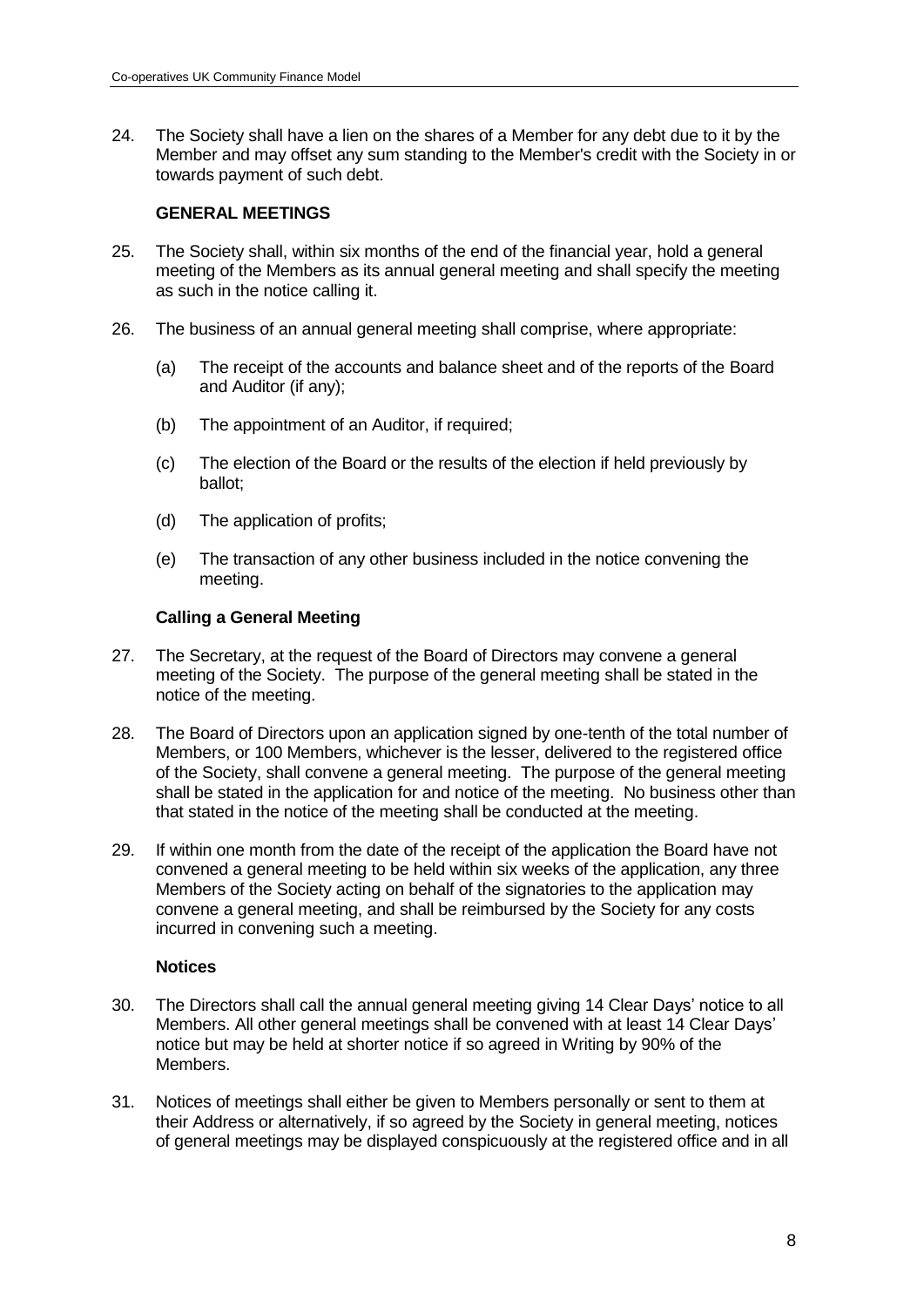other places of business of the Society to which Members have access. Notices shall specify the date, time and place at which the meeting is to be held, and the business which is to be transacted at that meeting. A general meeting shall not transact any business other than that specified in the notices calling the meeting.

- 32. A notice sent to a Member's Address shall be deemed to have been duly served 48 hours after its posting. The accidental omission to send any notice to or the non-receipt of any notice by any Person entitled to receive notice shall not invalidate the proceedings at the meeting.
- 33. All notices shall specify the date, time and place of the meeting along with the general nature of business to be conducted and any proposed resolutions.
- 34. If the Society has appointed an Auditor in accordance with these Rules they shall be entitled to attend general meetings of the Society and to receive all notices of and communications relating to any general meeting which any Member of the Society is entitled to receive. The Auditor shall be entitled to be heard at any meeting on any part of the business of the meeting which is of proper concern to an Auditor.

#### **Quorum**

35. No business shall be transacted at a general meeting unless a quorum of Members is present which shall include those Members not present in Person. Unless amended by Extraordinary Resolution, a quorum shall be 3 Members or one tenth of the membership, whichever is the greater.

## **Chairing General Meetings**

36. The chairperson of the Society shall facilitate general meetings. If s/he is absent or unwilling to act at the time any meeting proceeds to business then the Members present shall choose one of their number to be the chairperson for that meeting.

## **Attendance and Speaking at General Meetings**

- 37. A Member is able to exercise the right to speak at a general meeting and is deemed to be in attendance when that Person is in a position to communicate to all those attending the meeting. The Directors may make whatever arrangements they consider appropriate to enable those attending a general meeting to exercise their rights to speak or vote at it including by Electronic Means. In determining attendance at a general meeting, it is immaterial whether any two or more Members attending are in the same place as each other, provided that they are able to communicate with each other.
- 38. The chairperson of the meeting may permit other Persons who are not Members of the Society to attend and speak at general meetings, without granting any voting rights.

## **Adjournment**

39. If a quorum is not present within half an hour of the time the general meeting was due to commence, or if during a meeting a quorum ceases to be present, the chairperson must adjourn the meeting. If within half an hour of the time the adjourned meeting was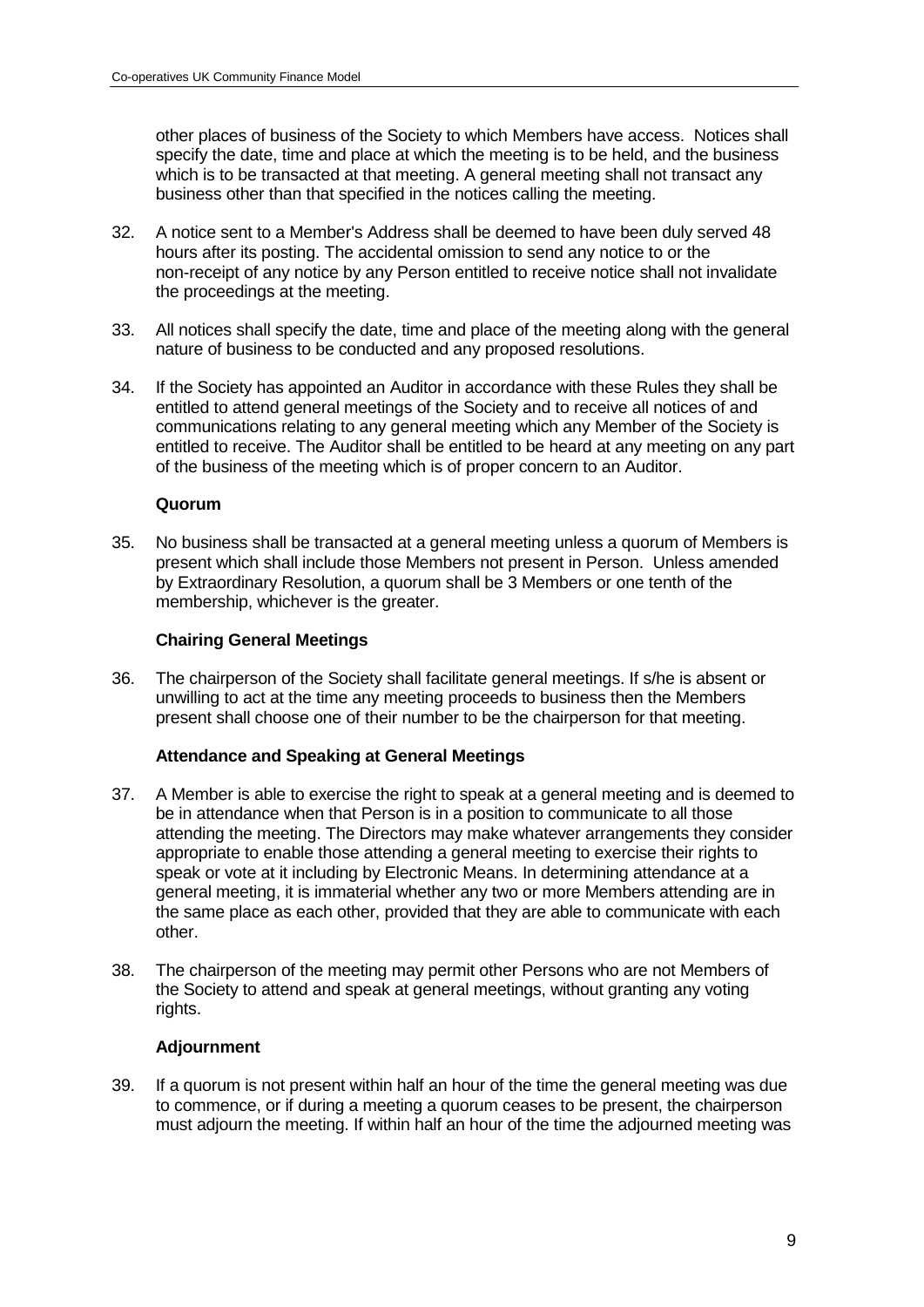due to commence a quorum is not present, the Members present shall constitute a quorum.

- 40. The chairperson of a general meeting may adjourn the meeting whilst a quorum is present if:
	- (a) The meeting consents to that adjournment; or
	- (b) It appears to the chairperson that an adjournment is necessary to protect the safety of any persons attending the meeting or to ensure that the business of the meeting is conducted in an orderly manner.
- 41. The chairperson must adjourn the meeting if directed to do so by the meeting.
- 42. When adjourning a meeting the chairperson must specify the date, time and place to which it will stand adjourned or that the meeting is to continue at a date, time and place to be fixed by the Directors.
- 43. If the meeting is adjourned for 14 days or more, at least 7 Clear Days' notice of the adjourned meeting shall be given in the same manner as the notice of the original meeting.
- 44. No business shall be transacted at an adjourned meeting other than business which could properly have been transacted at the meeting if the adjournment had not taken place.

### **Voting**

- 45. A resolution put to the vote at a general meeting shall be decided on a show of hands unless a paper ballot is demanded in accordance with these Rules. A declaration by the chairperson that a resolution has on a show of hands been carried or lost with an entry to that effect recorded in the minutes of the general meeting shall be conclusive evidence of the result. Proportions or numbers of votes in favour for or against need not be recorded.
- 46. In the case of an equality of votes, whether on a show of hands or a poll, the chairperson shall not have a second or casting vote and the resolution shall be deemed to have been lost.

## **Paper Ballot**

- 47. A paper ballot on a resolution may be demanded before or on the declaration of the result of the show of hands by three Members at a general meeting.
- 48. If a paper ballot is duly demanded it shall be taken in such a manner as the chairperson directs, provided that no Member shall have more than one vote, and the result of the ballot shall be deemed to be the resolution of the meeting at which the ballot was demanded.
- 49. The demand for a paper ballot shall not prevent the continuance of a meeting for the transaction of any other business than the question upon which a ballot has been demanded. The demand for a paper ballot may be withdrawn.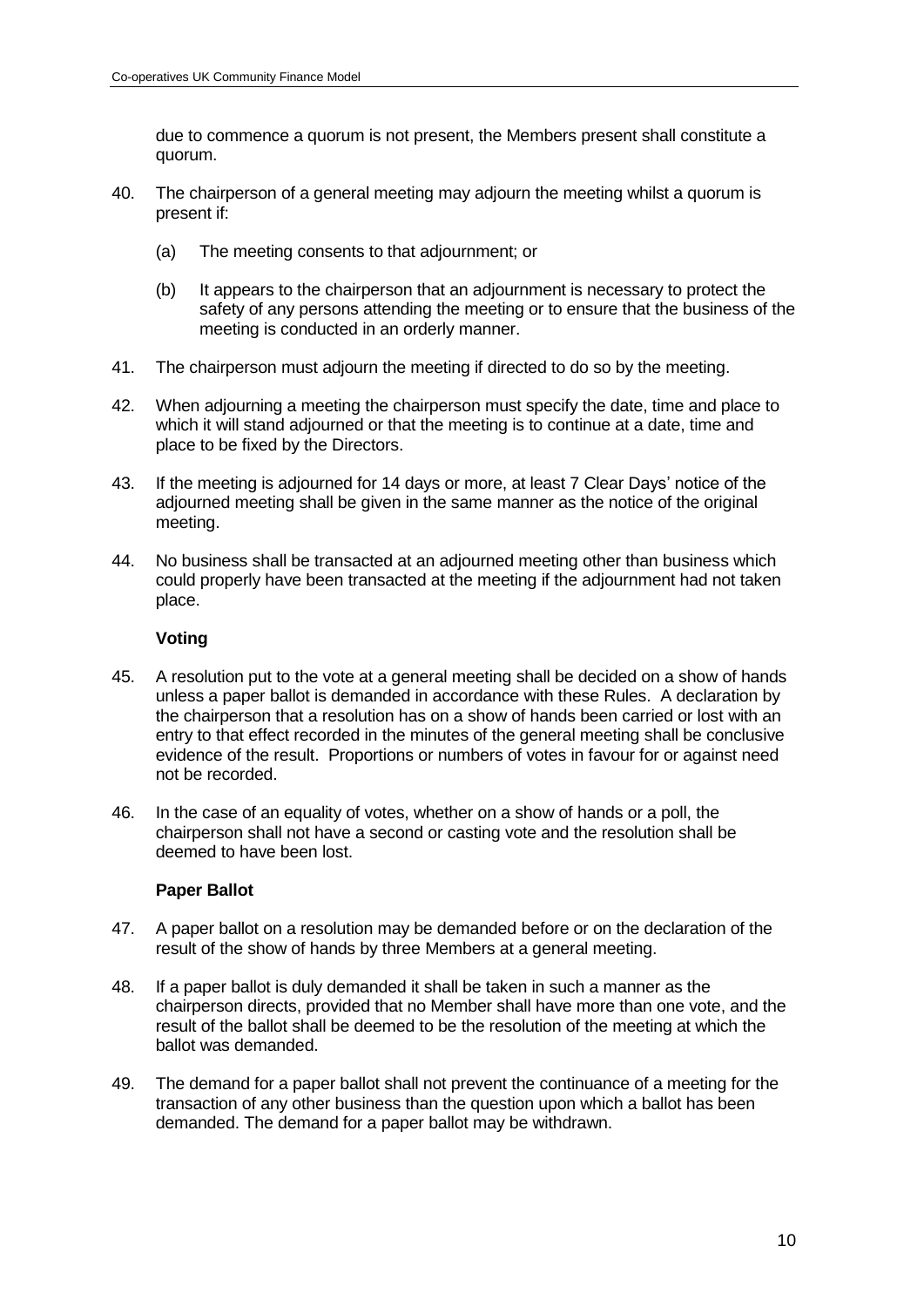# **Resolutions**

- 50. Decisions at general meetings shall be made by passing resolutions:
	- (a) The following decisions must be made by Extraordinary Resolution:
		- (i) Decisions to expel Members;
		- (ii) Any amendment to the Society's Rules (other than to the extent that such amendment involves a change of name of the Society, which shall only require an ordinary resolution), subject always to regulation 7 of the Community Benefit Societies (Restriction on use of Assets) Regulations 2006, which has the effect of making the 'Application of Profits' rule dealing with the restriction on use of assets irrevocable.
		- (iii) The decision to wind up the Society.
	- (b) All other decisions shall be made by ordinary resolution including any proposed change of name of the Society, provided that if Wiltshire Wildlife Trust should notify the cessation of its association with the Society for any reason (including the termination of any licence for the Society to continue to use the name and branding "Wiltshire Wildlife" in its name ), the Board and the Members shall procure that the name of the Society and all relevant branding and marketing materials are changed as soon as reasonably practical thereafter, subject always to any applicable statutory provisions and the approval of the Registrar and for these purposes and on this matter only Wiltshire Wildlife Trust shall have such number of votes as a Member as shall ensure that any relevant ordinary resolution to so change the name of the Society will be passed.
- 51. An Extraordinary Resolution is one passed by a majority of not less than 75% of votes cast at a general meeting and an ordinary resolution is one passed by a simple majority (51%) of votes cast.
- 52. Resolutions may be passed at general meetings or by written resolution. A written resolution may consist of several identical Documents signed by one or more Members.

## **DIRECTORS**

- 53. The Society shall have a Board of Directors comprising not less than three Directors.
- 54. The initial Directors of the Society from registration until the first annual general meeting shall be appointed by the Founder Members.
- 55. Only persons of the Society who are aged 18 years or more may serve on the Board of Directors.
- 56. The composition of the Board shall be as follows:
	- (a) Up to 5 Directors elected by and from the Society's Members;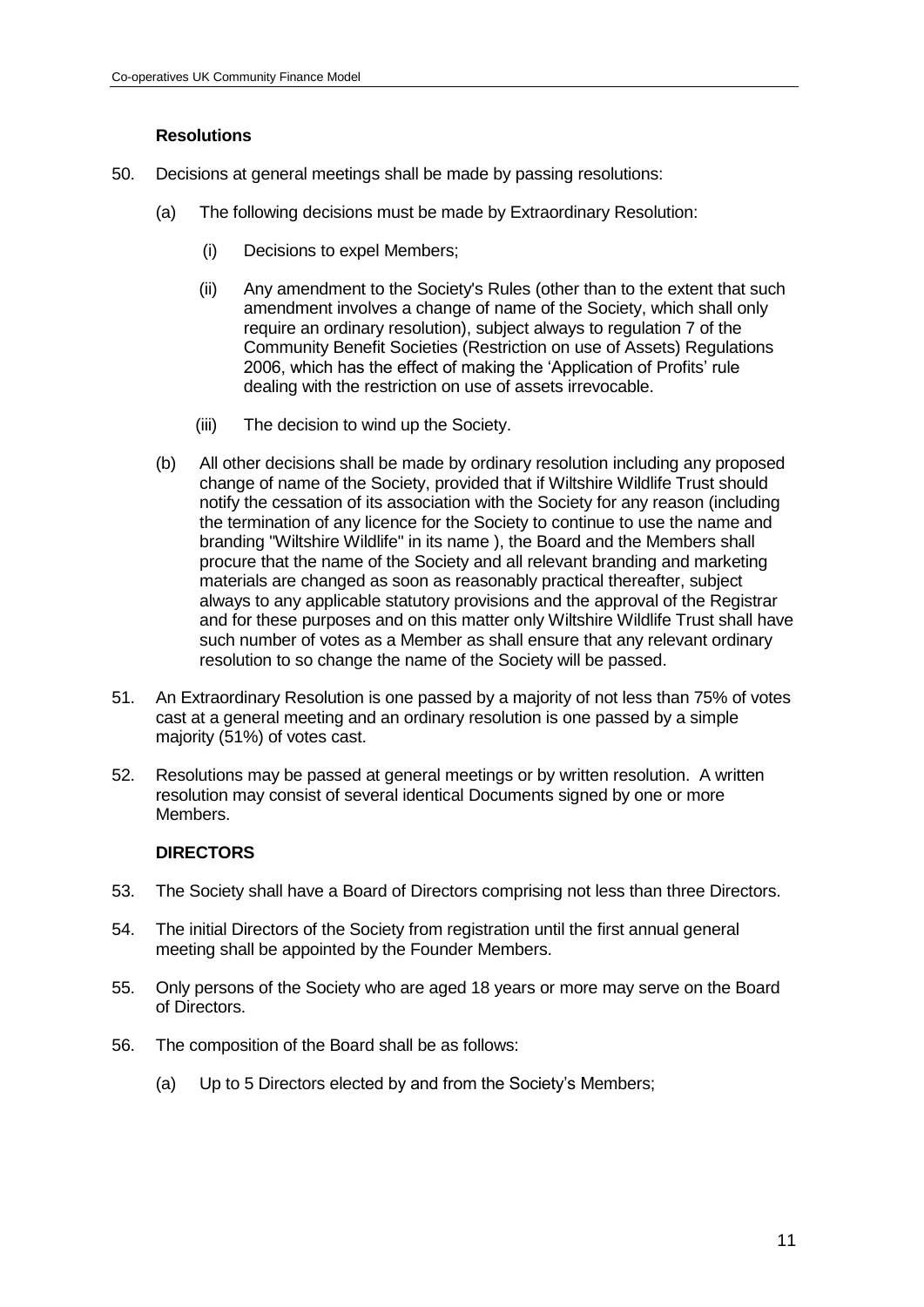- (b) Up to 2 Directors as representatives appointed/nominated by Wiltshire Wildlife Trust and up to 2 Directors as representatives appointed/nominated by Bath & West Community Energy (or any body that succeeds to its function);
- (c) A Person appointed as a Director ex officio the holder of the office of Managing Director or Finance Director;
- (d) Up to 2 Directors, who must be Members, appointed to the Board by co-option. Co-opted Directors are to be selected by the Board of Directors for their particular skills and/or experience.

## **Retirement Cycle**

57. At the first annual general meeting all elected Directors shall stand down. At every subsequent annual general meeting one-third of the elected Directors, or if their number is not a multiple of three then the number nearest to one-third, shall retire from office. The Directors to retire shall be the Directors who have been longest in office since their last election. Where Directors have held office for the same amount of time the Directors to retire shall be decided by lot. A retiring Director shall be eligible for reelection.

# **Co-option of Directors**

- 58. In addition the Board of Directors may co-opt up to two external independent Directors who need not be Members and are selected for their particular skills and/or experience. Such external independent Directors shall serve a fixed period determined by the Board of Directors at the time of the co-option, subject to a review at least every 12 months. External independent Directors may be removed from office at any time by a resolution of the Board of Directors.
- 59. The Board of Directors may at any time fill a casual vacancy on the Board by co-option. Co-opted individuals must be Members of the Society and will hold office as a Director only until the next annual general meeting.

## **Powers and Duties of the Board of Directors**

- 60. The business of the Society shall be managed by the Board who may exercise all such powers of the Society as may be exercised and done by the Society and as are not by statute or by these Rules required to be exercised or done by the Society in general meeting.
- 61. All decisions made by a meeting of the Board of Directors or by any Person acting as a Director shall remain valid even if it is later discovered that there was some defect in the Director's appointment or that the individual had previously been disqualified from acting as a Director.
- 62. All cheques, promissory notes, drafts, bills of exchange and other negotiable instruments, and all receipts for monies paid to the Society shall be signed, drawn, accepted, endorsed, or otherwise executed in such manner as the Board shall from time to time direct.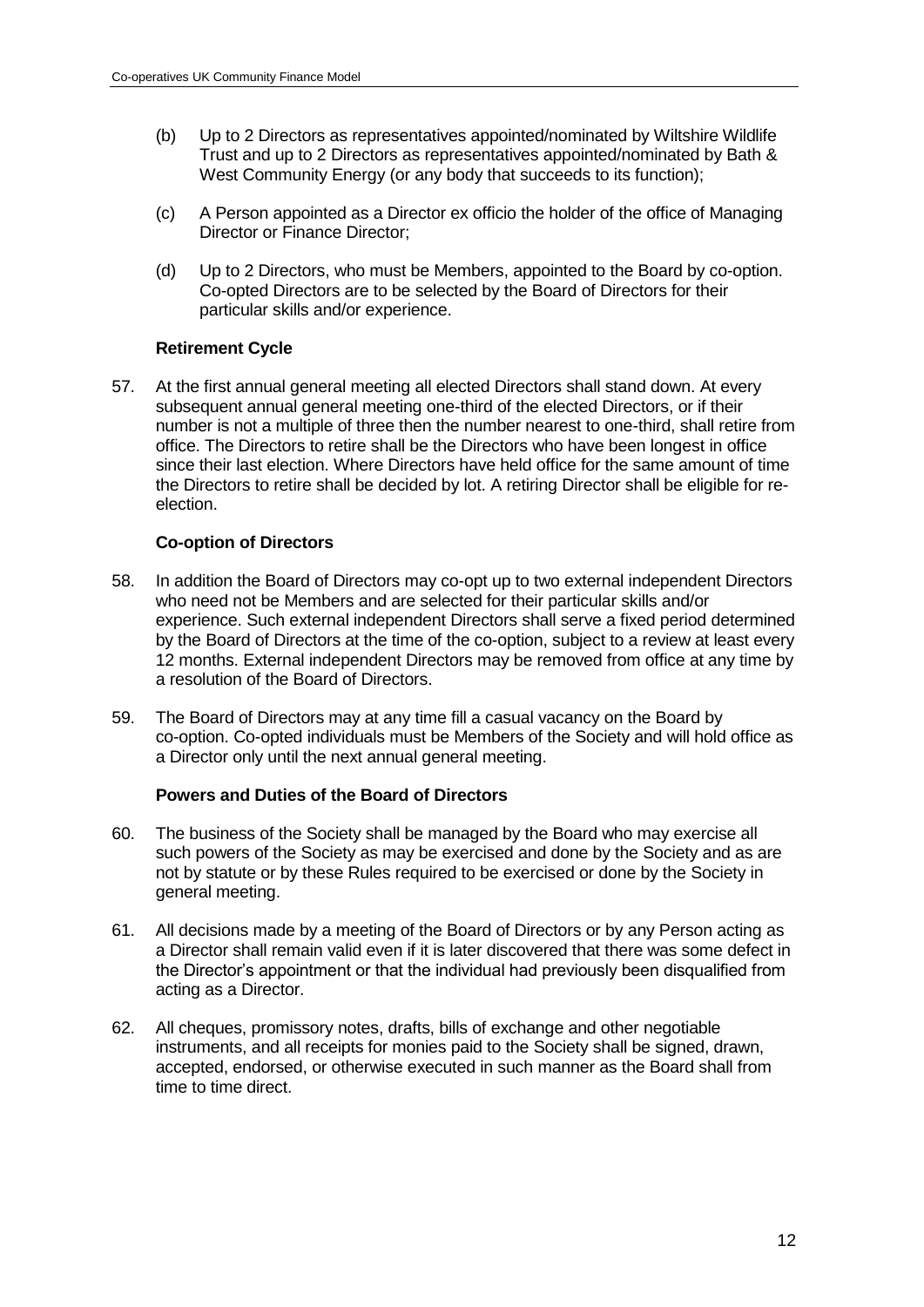- 63. Without prejudice to its general powers, the Board may exercise all the powers of the Society to borrow money and to mortgage or charge its undertaking and property or any part of it and to issue debentures and other securities whether outright or as security for any debt, liability or obligation of the Society or of any third party.
- 64. No Regulation made by the Society in general meeting shall invalidate any prior act of the Board which would have been valid had that Regulation not been made.

### **Delegation**

- 65. Subject to these Rules, the Directors may delegate any of the powers which are conferred on them under these Rules to any Person or committee consisting of Members of the Society, by such means, to such an extent, in relation to such matters and on such terms and conditions as they think fit.
- 66. The Directors may specify that any such delegation may authorise further delegation of the powers by any Person to whom they are delegated.
- 67. The Directors may revoke any delegation in whole or in part or alter any terms and conditions.

### **Sub-Committees**

- 68. A sub-committee to which the Directors delegate any of their powers must follow procedures which are based as far as they are applicable on those provisions of these Rules which govern the taking of decisions by Directors.
- 69. The Directors may make Regulations for all or any sub-committees, provided that such Regulations are not inconsistent with these Rules.
- 70. All acts and proceedings of any sub-committee must be fully and promptly reported to the Directors.

## **PROCEEDINGS OF THE BOARD OF DIRECTORS**

#### **Calling a Meeting of the Board of Directors**

71. Any Director may, and the Secretary on the requisition of a Director shall, call a meeting of the Board of Directors by giving reasonable notice of the meeting to all Directors. Notice of any meeting of the Board of Directors must indicate the date, time and place of the meeting and, if the Directors participating in the meeting will not be in the same place, how they will communicate with each other.

## **Proceedings of a Meeting of the Board of Directors**

- 72. The Board of Directors may meet together for the despatch of business, adjourn and otherwise regulate their meetings as they think fit.
- 73. A Director is able to exercise the right to speak at a meeting of the Board of Directors and is deemed to be in attendance when that person is in a position to communicate to all those attending the meeting. The Directors may make whatever arrangements they consider appropriate to enable those attending a meeting of the Board of Directors to exercise their rights to speak or vote at it including by Electronic Means. In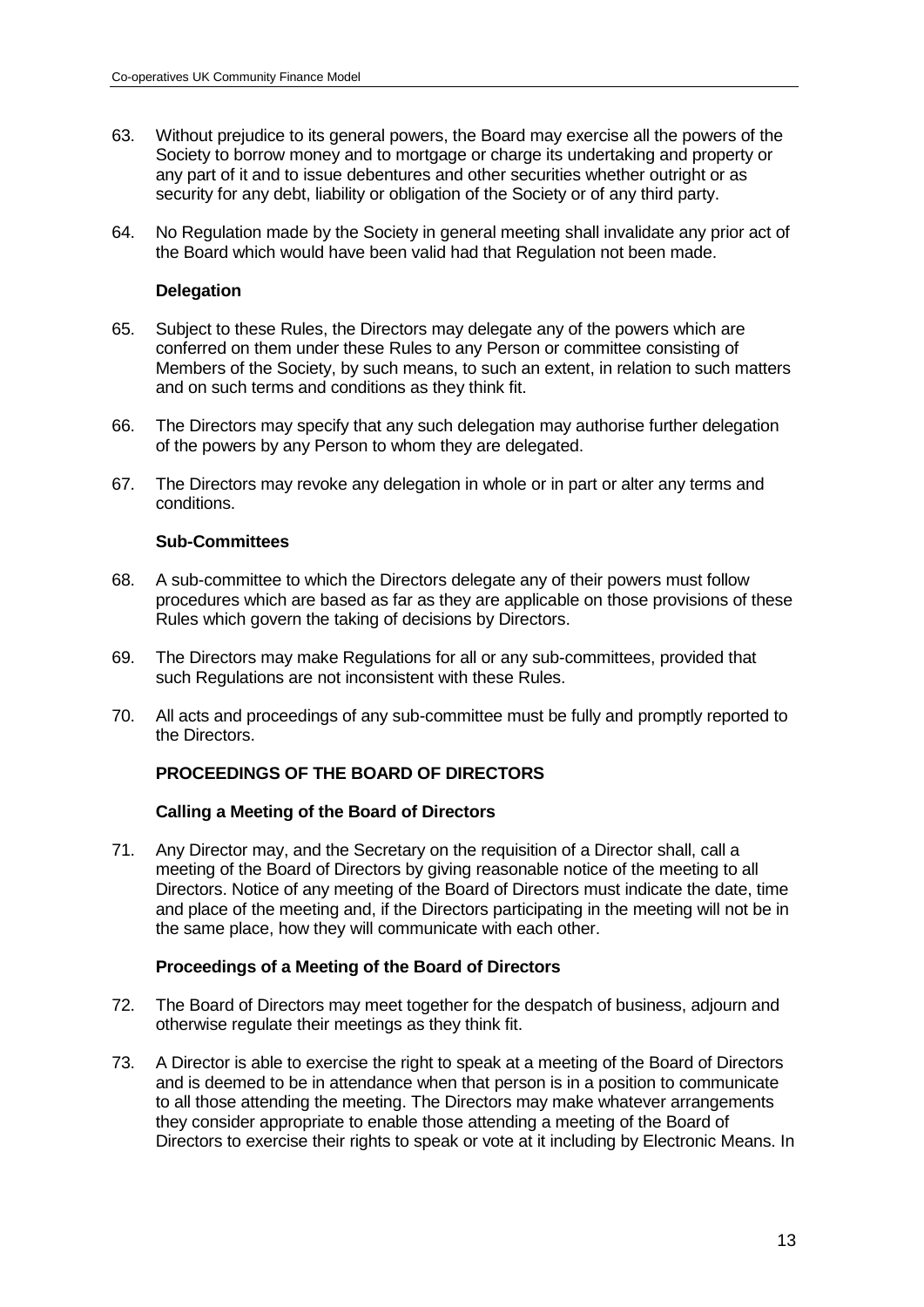determining attendance at a meeting of the Board of Directors, it is immaterial whether any two or more Directors attending are in the same place as each other.

- 74. Questions arising at any meetings of the Board shall be decided by a majority of votes. In the case of an equality of votes the status quo shall be maintained and the Board of Directors may choose to refer the matter to a general meeting of the Society.
- 75. A written resolution, circulated to all Directors and signed by a simple majority (51%) of Directors, shall be valid and effective as if it had been passed at a Board meeting duly convened and held. A written resolution may consist of several identical Documents signed by one or more Directors.
- 76. The Board of Directors may, at its discretion, invite other Persons to attend its meetings with or without speaking rights and without voting rights. Such attendees will not count toward the quorum.

#### **Quorum**

- 77. The quorum necessary for the transaction of business at a meeting of the Board of Directors shall be 50% of the Directors or 3 Directors, whichever is the greater and shall include those Directors not present in person.
- 78. If at any time the total number of Directors in office is less than the quorum required, the Directors are unable to take any decisions other than to appoint further Directors or to call a general meeting so as to enable the Members to appoint further Directors.

## **Chairing Board Meetings**

79. The chairperson shall facilitate meetings of the Board of Directors. If s/he is absent or unwilling to act at the time any meeting proceeds to business then the Directors present shall choose one of their number to be the chairperson for that meeting.

## **Declaration of Interest**

80. A Director shall declare an interest in any contract or matter in which s/he has a personal, material or financial interest, whether directly or indirectly, and shall not vote in respect of such contract or matter, provided that nothing shall prevent a Director voting in respect of her/his terms and conditions of employment or any associated matter.

#### **Expenses**

81. The Society may pay any reasonable expenses which the Directors properly incur in connection with their attendance at meetings or otherwise in connection with the exercise of their powers and the discharge of their responsibilities in relation to the Society.

## **Termination of a Director's Appointment**

82. A Person ceases to be a Director of the Society as soon as: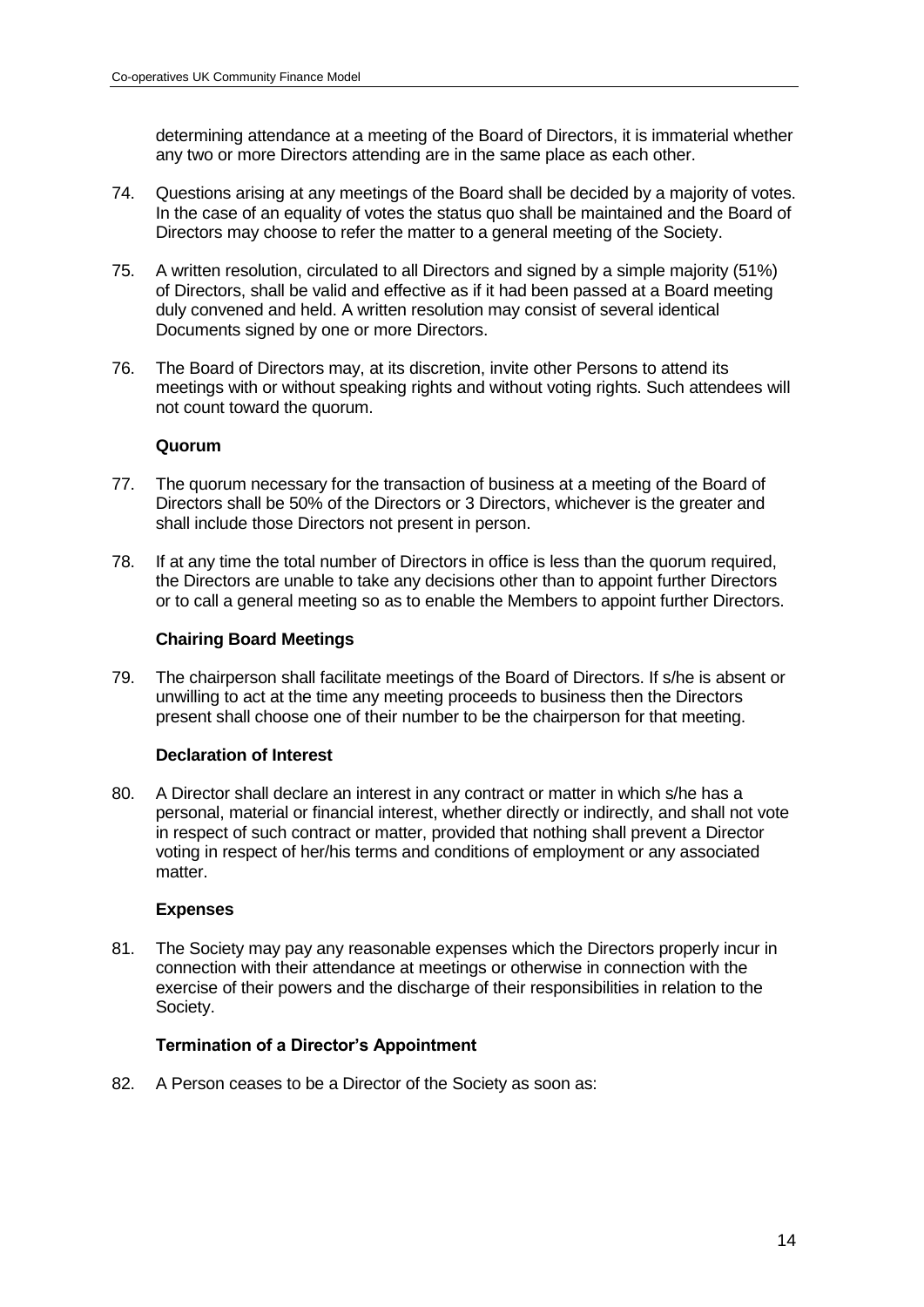- (a) That Person is removed from office by a resolution of the Board of Directors, where the Person is a co-opted Director appointed for their particular skills and/or experience;
- (b) That Person ceases to hold that office or that office ceases to exist, where the Person is a Director ex officio;
- (c) The organisation they are representing removes their endorsement of that Person;
- (d) The organisation they are representing ceases to exist;
- (e) That Person resigns from office in Writing to the Secretary of the Society, and such resignation has taken effect in accordance with its terms:
- (f) That Person is removed from office by an ordinary resolution of the Society in general meeting, the notices for which specified that the question of the Director's removal was to be considered;
- (g) That Person is prohibited from being a Director by law;
- (h) A bankruptcy order is made against that person;
- (i) A registered medical practitioner who is treating that person gives a written opinion to the Society stating that the person has become mentally incapable of acting as a Director and may remain so for more than three months;
- (j) By reason of that person's mental health, a court makes an order which wholly or partly prevents that person from personally exercising any powers or rights which that person would otherwise have.

## **OFFICERS**

83. The Board shall elect from among their own number a chairperson and Secretary and such other Officers as they may from time to time decide. These Officers shall have such duties and rights as may be bestowed on them by the Board or by law and any Officer appointed may be removed by the Board. A serving Officer who is not reelected to the Board at the annual general meeting shall nevertheless continue in office until the first Board meeting following the annual general meeting.

## **DISPUTES**

84. In the event of a dispute between the Society or its Board and a Member of the Society or a former Member, such dispute shall be referred to an independent arbitrator whose appointment is acceptable to both parties to the dispute or in the absence of agreement to be nominated by the Secretary General of Co-operatives UK (or any role or body that succeeds to its function). The decision of such an arbitrator shall be binding. In the event that a dispute cannot, for whatever reason, be concluded by reference to an arbitrator, the matter may be referred to the county court (or in Scotland, to the sheriff). Any Person bringing a dispute must, if so required, deposit with the Society a reasonable sum (not exceeding £100) to be determined by the Board. The arbitrator will decide how the costs of the arbitration will be paid and what should be done with the deposit.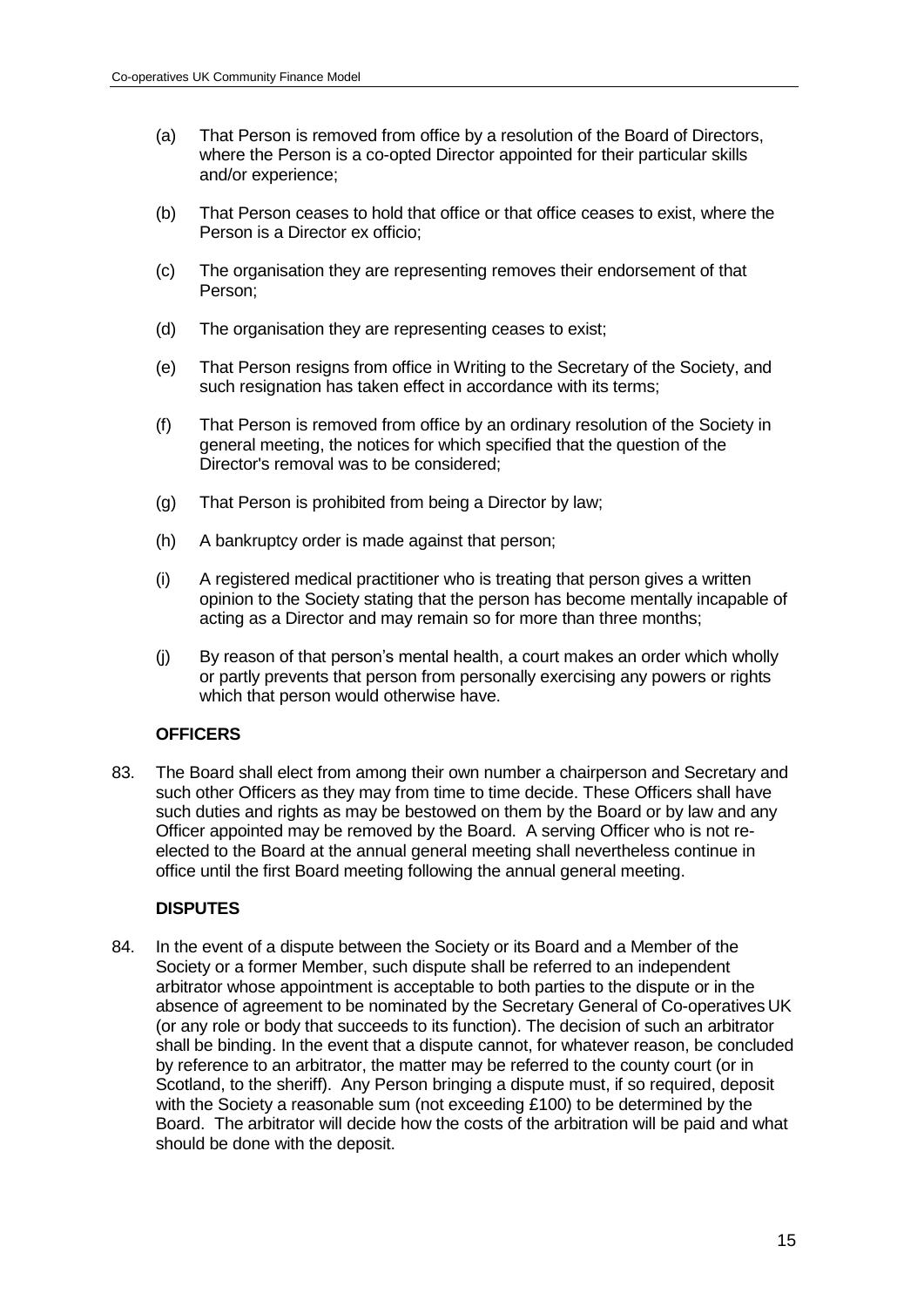# **REGULATIONS**

85. The Society in a general meeting, or the Board of Directors, may from time to time make, adopt and amend such Regulations in the form of bye-laws, standing orders, secondary rules or otherwise as they think fit for the management, conduct and regulation of the affairs of the Society and the proceedings and powers of the Board of Directors and sub-committees. Such Regulations (if any) shall be made available to Members. No Regulation shall be made which is inconsistent with these Rules or the Act. All Members of the Society and the Board of Directors shall be bound by such Regulations whether or not they have received a copy of them.

# **LIABILITY OF MEMBERS**

86. The liability of a Member is limited to the amount of their shareholding.

# **APPLICATION OF SURPLUS**

- 87. The Society may use its property and profits only to promote its objects. The Society will not pay Members any dividend, bonus or other share in profits. This Rule does not prevent the Society from paying interest on shares. Any surplus generated by the Society shall be applied as follows in such proportions and in such manner as may be decided by the Society at the annual general meeting:
	- (a) To a general reserve for the continuation and development of the Society;
	- (b) To paying interest on members' share capital at such rate as may be determined by the Board from time to time, but not exceeding the minimum rate necessary in the opinion of the Board to obtain and retain the capital required to carry out the objects of the Society;
	- (c) To making payment for social, environmental or community purposes within the community served by the Society.
- 88. Pursuant to regulations made under section 1 of the Co-operatives and Community Benefit Societies Act 2003 all of the Society's assets are subject to a restriction on their use. The Society must not use or deal with its assets except:
	- (a) Where the use or dealing is, directly or indirectly, for a purpose that is for the benefit of the community;
	- (b) To pay a Member of the Society the value of his withdrawable share capital or interest on such capital;
	- (c) To make a payment pursuant to section 24 (proceedings on death of nominator), 25 (provision for intestacy) or 26 (payments in respect of mentally incapable persons) of the Industrial and Provident Societies Act 1965;
	- (d) To make a payment in accordance with the Rules of the Society to trustees of the property of bankrupt Members or, in Scotland, Members whose estate has been sequestrated;
	- (e) Where the Society is to be dissolved or wound up, to pay its creditors; or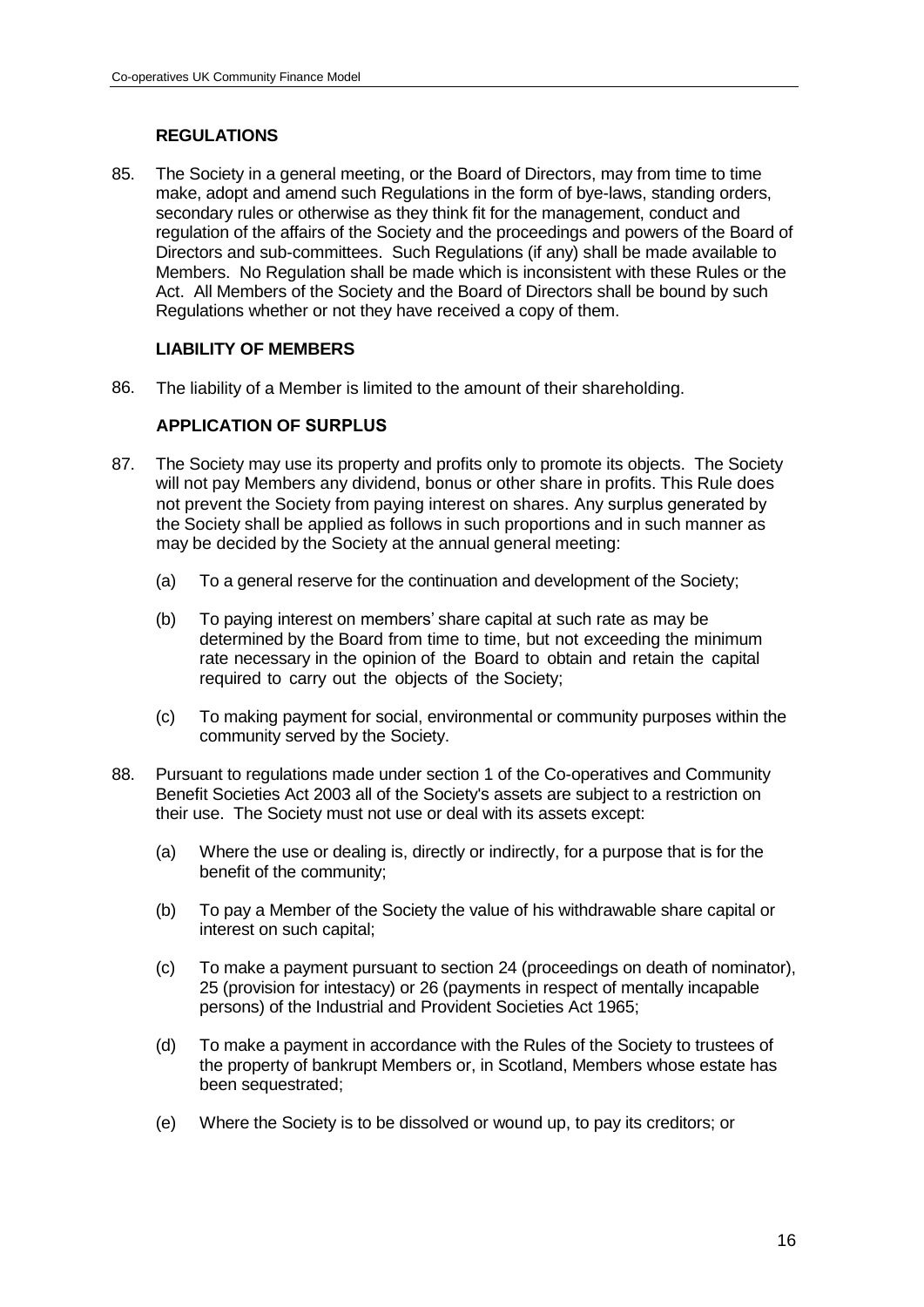- (f) To transfer its assets to one or more of the following:
	- (i) a prescribed community benefit society whose assets have been made subject to a restriction on use and which will apply that restriction to any assets so transferred;
	- (ii) a community interest company;
	- (iii) a registered social landlord which has a restriction on the use of its assets which is equivalent to a restriction on use and which will apply that restriction to any assets so transferred;
	- (iv) a charity (including a community benefit society that is a charity); or
	- (v) a body, established in Northern Ireland or a State other than the United Kingdom, that is equivalent to any of those Persons.

Any expression used in this rule which is defined for the purposes of regulations made under section 1 of the Co-operatives and Community Benefit Societies Act 2003 shall have the meaning given by those regulations.

## **AMALGAMATION, TRANSFER OF ENGAGEMENTS AND CONVERSION**

- 89. The Society may, by special resolution passed in the way required by the Act, amalgamate with or transfer its engagements to any other society or non-profit body subject to at least the same degree of restriction on the distribution of profits and assets as is imposed on this Society by virtue of these Rules. The Society may also accept a transfer of engagements and assets by resolution of the Board or of a general meeting.
- 90. The Society may, by special resolution passed in the way required by s52(3) of the Act, amalgamate with or transfer its engagements to a company or convert itself into a company under the provisions of the Act. In relation to calling a general meeting for the purpose of such resolution, the following provisions shall apply:
	- (a) The Society shall give to Members not less than two months' notice of the meeting;
	- (b) Notice of the meeting shall be posted in a prominent place at the registered office and at all trading premises of the Society to which Members have access;
	- (c) The notice shall be accompanied by a separate statement setting out for Members:
		- (i) the reasons for the proposal;
		- (ii) whether the proposal has the support of the Board of the Society;
		- (iii) what alternative proposals have been considered, and whether they are viable;
		- (iv) details of the number of shares in the Society held by Members of the Board, and Persons connected with them;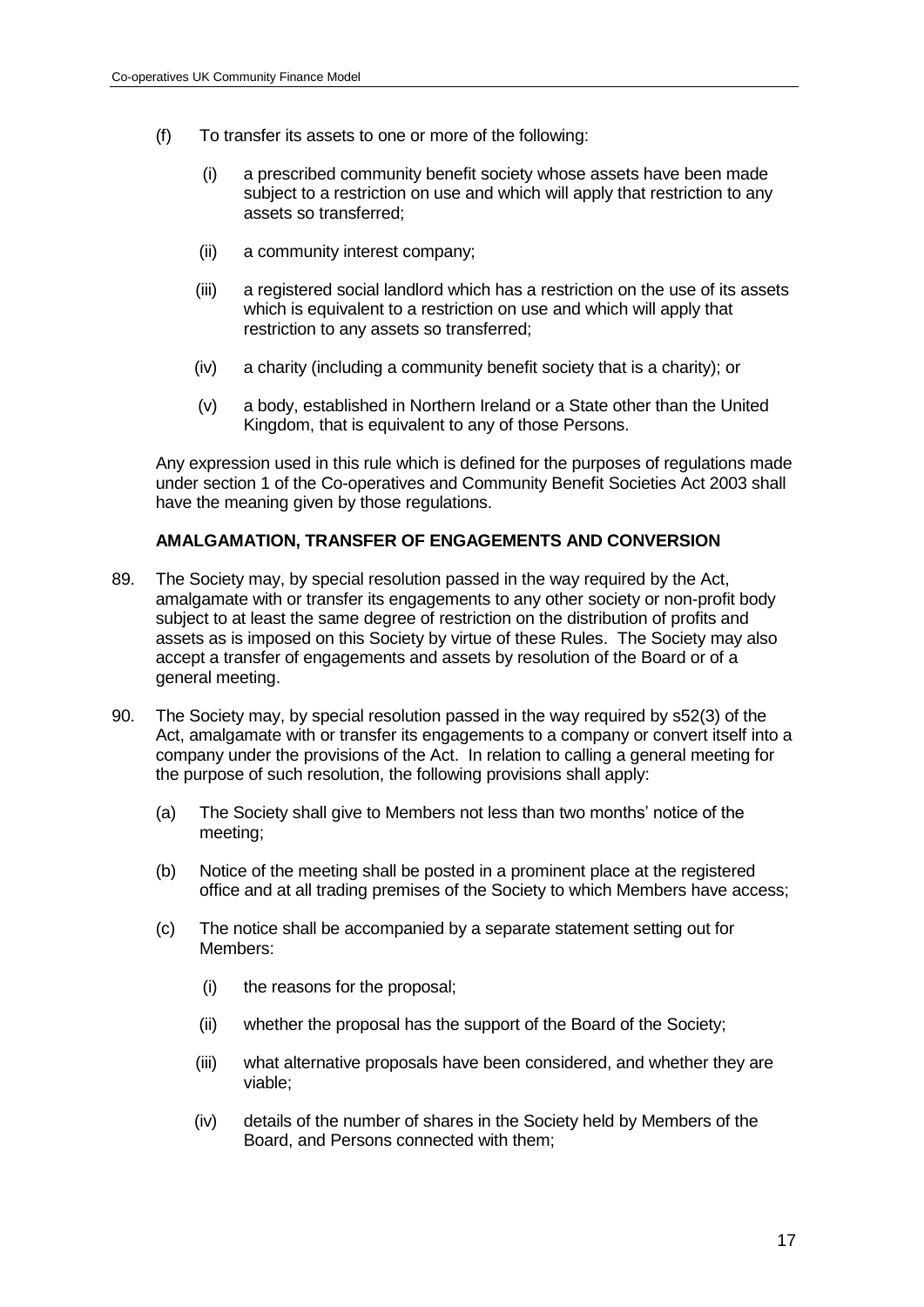- (v) a recommendation by reputable independent financial advisors that the Members should support the proposal rather than any alternative proposal.
- (d) Where the separate statement is contained in another Document, information shall be provided in the notice specifying where Members can obtain a copy of the Document.
- (e) The quorum for a meeting at which a special resolution to amalgamate with, transfer engagements to or convert into a company is to be voted upon shall be 150 Members or 50% of the Members present in Person, whichever is the lesser, subject to an absolute minimum of three Members.

## **DISSOLUTION**

- 91. The Society may be dissolved by the consent of three quarters of the Members by their signatures to an instrument of dissolution, or by winding up in a manner provided for by the Act.
- 92. If on the winding up or dissolution of the Society any of its assets remain to be disposed of after its liabilities are satisfied, these assets shall not be distributed among the members, but shall be transferred instead to some other non-profit body or bodies subject to at least the same degree of restriction on the distribution of profits and assets as is imposed on this Society by virtue of these Rules, as may be decided by the members at the time of or prior to the dissolution.

# **ADMINISTRATIVE ARRANGEMENTS**

## **Means of Communication**

- 93. A Member may provide their consent to receive communications from the Society by Electronic Means.
- 94. A notice sent to a Director's Address shall be deemed to have been duly served 48 hours after its posting. A Director may agree with the Society that notices or Documents sent to her/him in a particular way are to be deemed to have been received within a specified time of their being sent, and for the specified time to be less than 48 hours.

#### **Seal**

95. If the Society has a seal, it shall only be used by the authority of the Board of Directors acting on behalf of the Society. Every instrument to which the seal shall be attached shall be signed by a Director and countersigned by a second Director or the Secretary.

#### **Registers**

96. The Board of Directors shall ensure accurate registers are maintained which shall include a register of Members, a register of Directors and a register of Officers.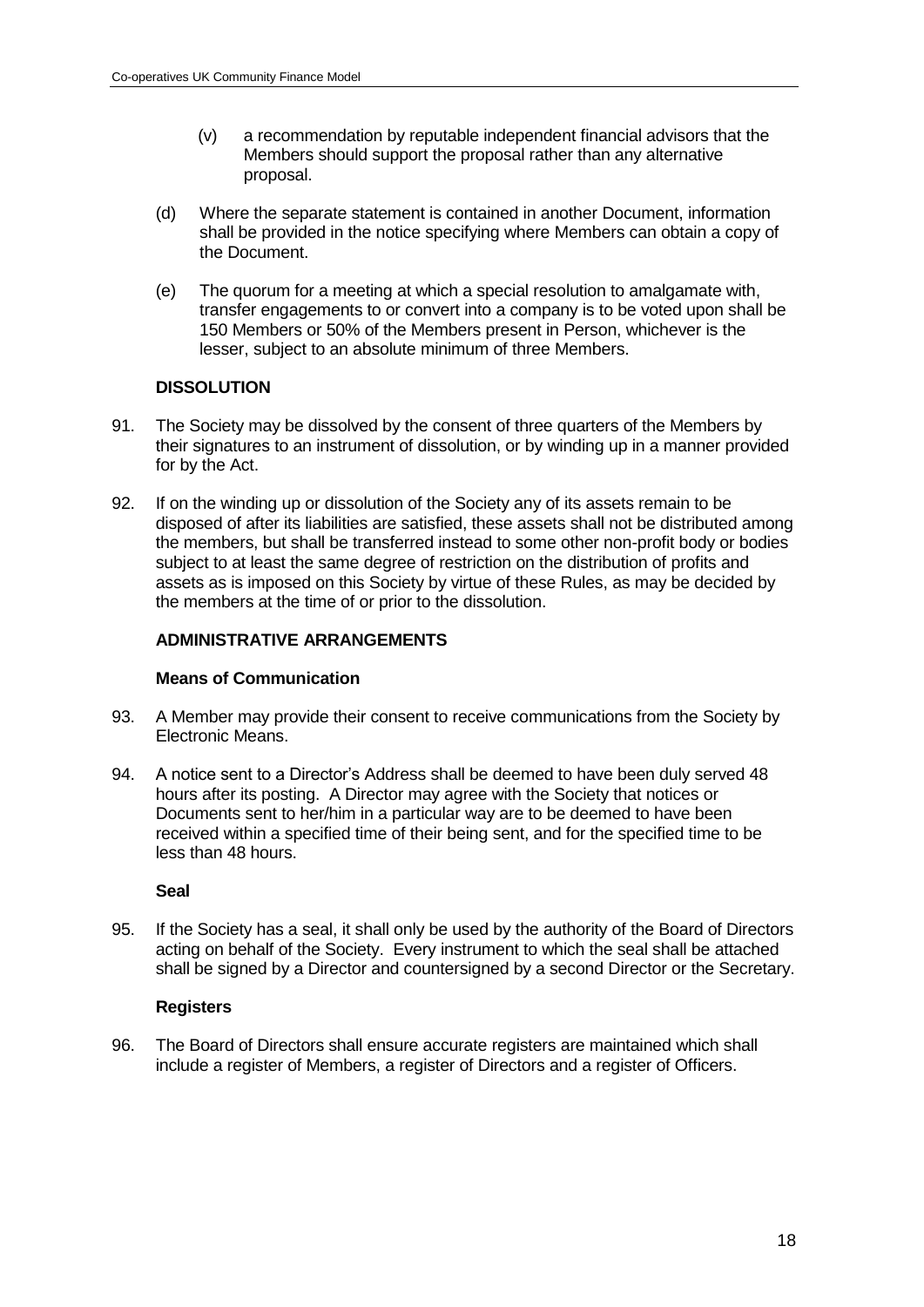# **Register of Members**

97. The Board shall ensure that the register is maintained in accordance with the Act and that the particulars required by the Act are available for inspection and accessible without the need to disclose other particulars contained in the register.

### **Register of Directors and Officers**

- 98. The Society shall maintain a register of Directors and Officers which shall include the following particulars:
	- (a) Name of the Director;
	- (b) Address of the Director;
	- (c) The date on which they assumed office;
	- (d) The date on which they vacated office; and
	- (e) The position held by a Director if s/he is also an Officer and the date on which the Director assumed and vacated his/her Officer position.

#### **Amendments to Rules**

99. Subject always to regulation 7 of the Community Benefit Societies (Restriction on Use of assets) Regulations 2006, which has the effect of making the 'Application of Profit' rule dealing with the restriction on use of assets unalterable, any of these Rules may be rescinded or amended or a new rule made by Extraordinary Resolution at a general meeting of which 14 Clear Days' notice has been given, such notice to include details of the change(s) to be proposed at that meeting. No amendment of Rules is valid until registered by the Registrar. When submitting the rule amendments for registration, the Secretary may at their sole discretion accept any alterations required or suggested by the Registrar without reference back to a further general meeting of the Society.

#### **Copies of the Society's Rules**

100. A copy of these Rules and any amendments made to them shall be given free of charge to every Member upon admission to membership and shall be provided to any other Person on demand and on payment of the statutory fee chargeable for the time being in force.

#### **Minutes**

- 101. The Society shall ensure that minutes are kept of all:
	- (a) Proceedings at general meetings of the Society; and
	- (b) Proceedings at meetings of the Board of Directors and its sub-committees which include names of the Directors present, decisions made and the reasons for those decisions.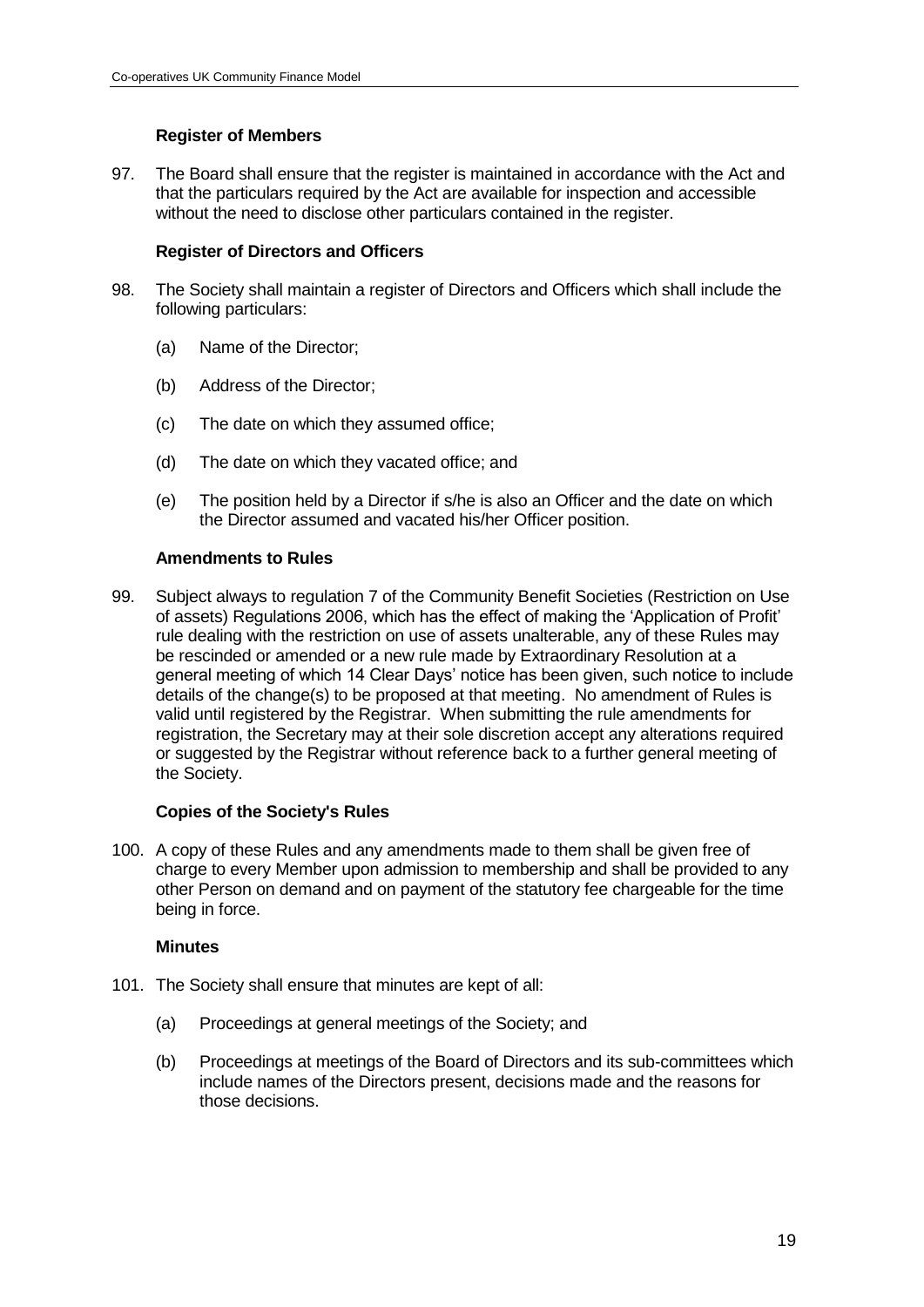# **Annual Return**

- 102. Every year and within the period prescribed by the Act, the Secretary shall send the annual return in the prescribed form to the Registrar. The annual return shall be accompanied by:
	- (a) A copy of the Auditor's report on the Society's accounts for the period covered by the annual return or a copy of such other report (if any) as is required by statute for such a period; and
	- (b) A copy of each balance sheet made during that period and report of the Auditor or other appropriate Person as required by statute on that balance sheet.
- 103. The Society shall on demand supply free of charge to any Member or any Person with an interest in the funds of the Society a copy of the latest annual return together with a copy of the Auditor's report on the accounts and balance sheet contained in the annual return and the Auditor's Report (if any).
- 104. The Society shall at all times keep a copy of the latest balance sheet of the Society together with a copy of the corresponding Auditor's report (if any) hung up in a conspicuous place at the registered office and displayed on the Society's website (if any).

### **Audit**

- 105. Unless the Society meets the criteria set out in section 4(2) of the Friendly and Industrial and Provident Societies Act 1968 or fulfils the exemptions set out in subsections 4(A) (1) and (2) of the Friendly and Industrial and Provident Societies Act 1968, the Board shall in each financial year appoint an Auditor as required by section 7 of the Friendly and Industrial and Provident Societies Act 1968 as amended, to audit the Society's accounts and balance sheet for the year. This provision also applies if the Society is in its first financial year.
- 106. The following Persons shall not be appointed as Auditor of the Society:
	- (a) An Officer or Employee of the Society;
	- (b) A Person who is a partner or employee of, or who employs an, Officer of the Society.
- 107. The Board may appoint an Auditor to fill a casual vacancy occurring between general meetings.
- 108. An Auditor for the preceding financial year shall be re-appointed as Auditor of the Society for the current financial year unless:
	- (a) A decision has been made by the Board to appoint a different Auditor or expressly decided that s/he shall not be re-appointed; or
	- (b) S/he has given notice in writing to the Secretary of her/his unwillingness to be re-appointed; or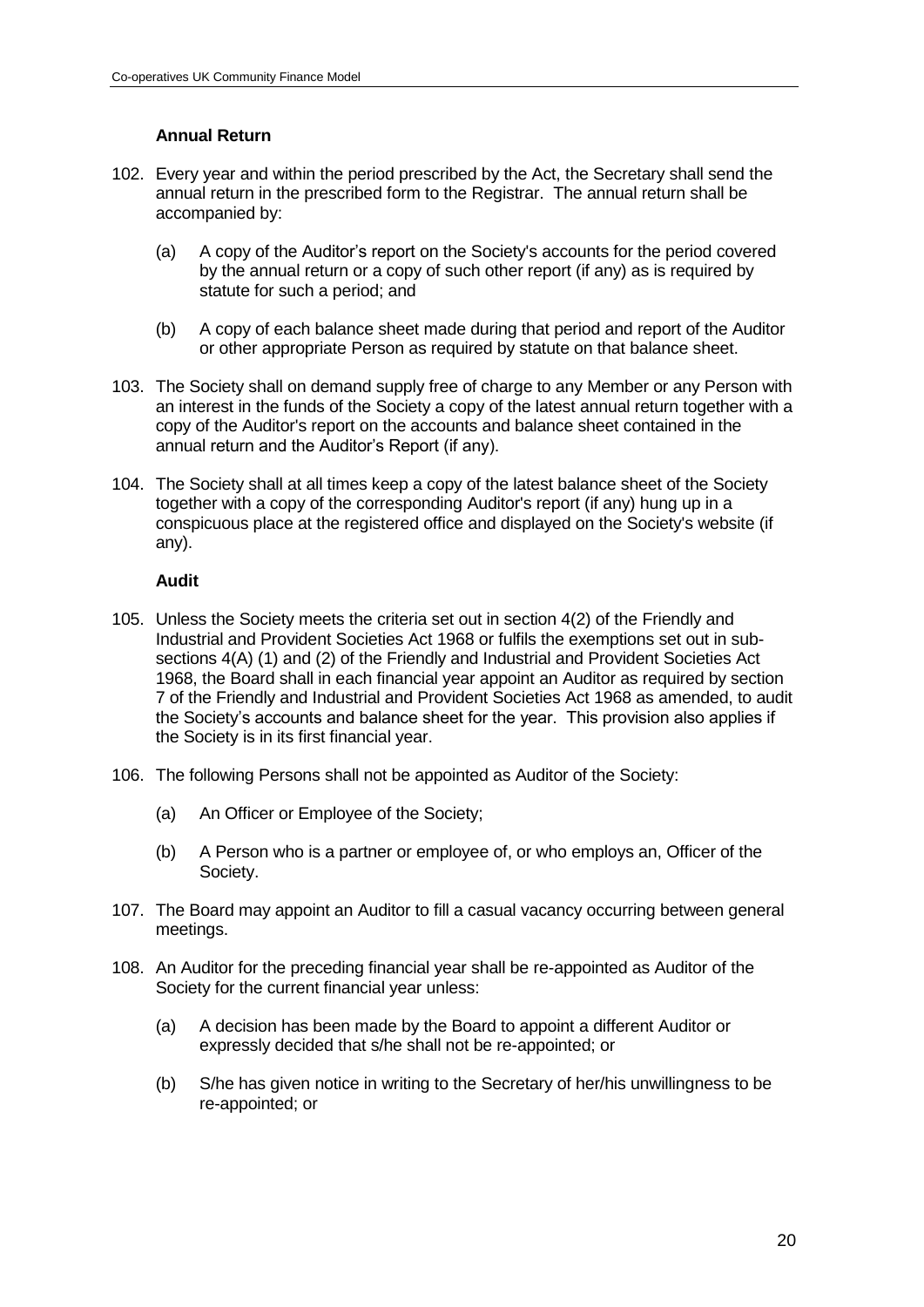- (c) S/he is ineligible for appointment as Auditor of the Society for the current financial year; or
- (d) S/he has ceased to act as Auditor of the Society by reason of incapacity.
- 109. Any ordinary resolution of a general meeting of the Society either to remove an Auditor from office or to appoint another Person as Auditor shall not be effective unless notice of the proposed resolution has been given to the Society at least 28 days prior to the meeting at which the resolution is to be considered. At least 14 days' notice of such resolution must then be given to Members of the Society in the manner prescribed in these Rules and in Writing to the Auditor(s).

### **Social Accounting and Reporting**

110. In addition to any financial accounts required by the Act, the Members may resolve to undertake an account of the activities of the Society which will endeavour to measure its social and environmental performance using whatever methodology the Members deem appropriate. Following the completion of such an account the Society shall report any findings to its Members and other stakeholders.

#### **Indemnity and Insurance**

- 111. Subject to the following rule, any Director or former Director of the Society may be indemnified out of the Society's assets against:
	- (a) Any liability incurred by that Director in connection with any negligence, default, breach of duty or breach of trust in relation to the Society;
	- (b) Any liability incurred by that Director in connection with the activities of the Society in its capacity as a trustee of an occupational pension scheme;
	- (c) Any other liability incurred by that Director as an Officer of the Society.
- 112. The above rule does not authorise any indemnity which would be prohibited or rendered void by any provision of law.
- 113. The Directors may decide to purchase and maintain insurance, at the expense of the Society, for the benefit of any Director or former Director of the Society in respect of any loss or liability which has been or may be incurred by such a Director in connection with their duties or powers in relation to the Society or any pension fund or employees' share scheme of the Society.